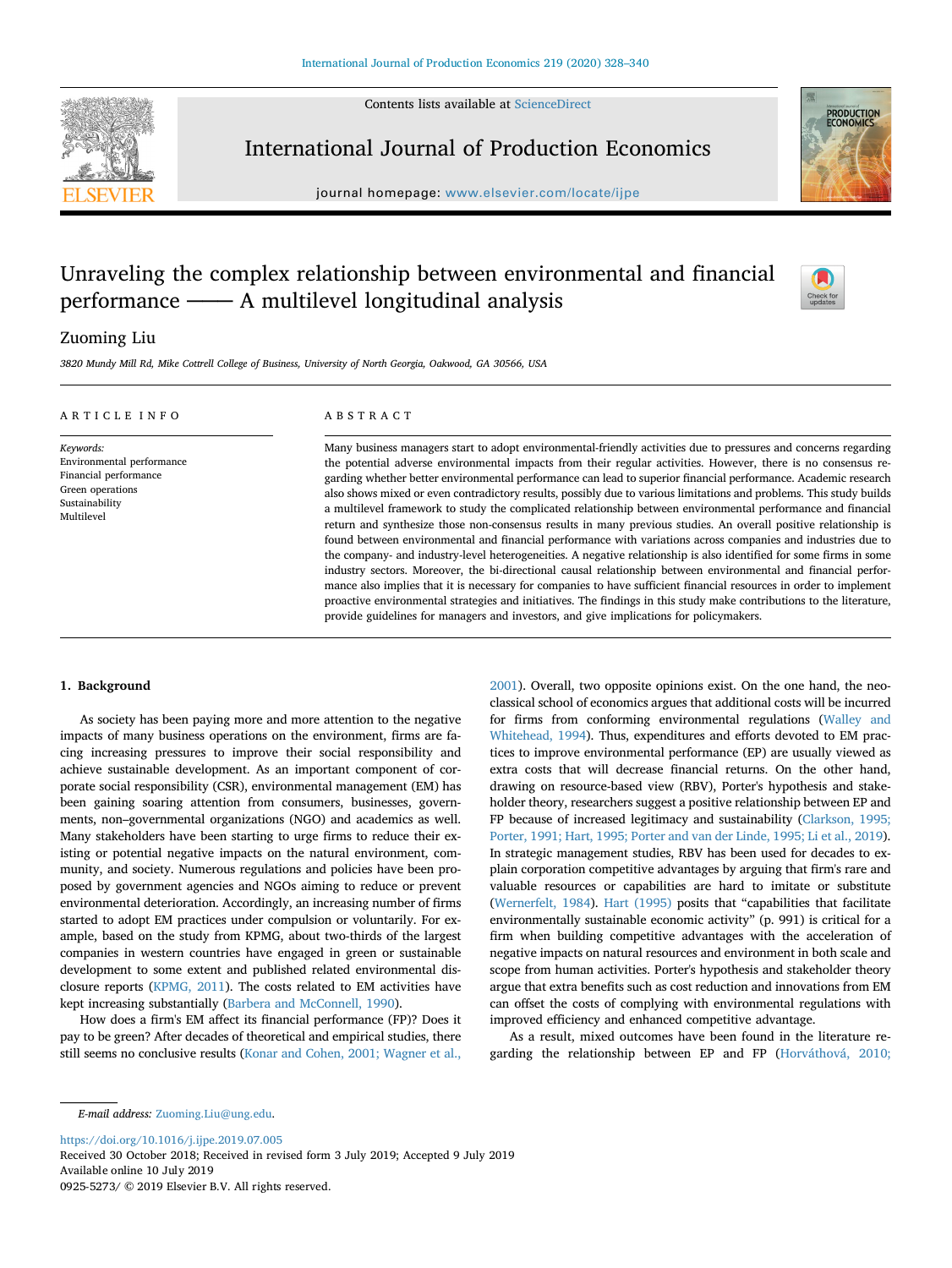[Orlitzky et al., 2003\)](#page-11-5). First of all, some studies found that EM contributes significantly to FP, i.e., it pays to be green ([Christmann, 2000;](#page-11-6) [Judge and Douglas, 1998; King and Lenox, 2001; Klassen and Whybark,](#page-11-6) [1999; Konar and Cohen, 2001; Russo and Fouts, 1997\)](#page-11-6). Second, although some other studies demonstrated the significant association between EP and FP, it only exists when firms were not doing well in their EP with negative environmental issues or accidents ([Beatty and](#page-11-7) [Shimshack, 2010; Gupta and Goldar, 2005](#page-11-7)). Third, there are also some studies showed no significant association between EP and FP ([Aras](#page-11-8) [et al., 2010; Moneva and Cuellar, 2009; Waddock and Graves, 1997](#page-11-8)). Lastly, many others indicated a negative relationship between EP and FP ([Jacobs et al., 2010; Konar and Cohen, 2001; Moore, 2001](#page-11-9); [Ngwakwe, 2009; Stanwick and Stanwick, 1998](#page-12-2)).

Various explanations have been proposed trying to explain these inconsistent findings, such as small sample size ([Konar and Cohen,](#page-11-2) [2001\)](#page-11-2), lack of objective criteria to evaluate EP as well as lack of clear definitions for EP and FP [\(Cohen et al., 1995; Griffin and Mahon, 1997](#page-11-10)), self–reported cross-sectional data with large common method of variance ([Wood and Jones, 1995](#page-12-3)), omissions of important contingent factors such as firm size or location ([Elsayed and Paton, 2005; Wagner](#page-11-11) [et al., 2001](#page-11-11)), negligence of firm and industry heterogeneities and over–time dynamics [\(Elsayed and Paton, 2005](#page-11-11)), and methodology limitations failing to address the complicated structure between EP and FP ([Derwall et al., 2005; Ullmann, 1985\)](#page-11-12). Another possible explanation is the potential endogeneity problem between EP and FP. As indicated by the slack resource theory, successful firms tend to have more slack resources and can invest more in EM ([McGuire et al., 1990; Waddock](#page-11-13) [and Graves, 1997\)](#page-11-13). Also, good management theory indicates a high correlation between good management practice and EP because of the good relationships with various stakeholders with improved morale, productivity and satisfaction ([Waddock and Graves, 1997\)](#page-12-4).

All these different opinions and conflicting findings indicate the complicated specifications and relationships between EP and FP [\(Hull](#page-11-14) [and Rothenberg, 2008; Russo and Fouts, 1997\)](#page-11-14). The lack of consensus conclusions fails to provide useful guidelines for business managers when deciding to invest in EM strategies and initiatives. Therefore, it is urgent and necessary for researchers to solve this problem by using more advanced and comprehensive analyses with better datasets and methodologies. This is where this study originates.

#### **2. Purpose of study**

This study conducts a systematic and comprehensive analysis by employing a large longitudinal dataset and multilevel methodology to test the relationship between EP and FP. The goal of this study is two–folded: the first is to reconcile the extant body of non–consensus results between EP and FP by identifying the heterogeneous effects across companies and industry sectors; the second is to figure out the causal relationship between EP and FP.

Specifically, different from most previous empirical studies that analyzed the static EP–FP relationship by using either cross–sectional data or aggregate analysis assuming homogeneous effect across companies and industry sectors, this study aims to decompose the "stable" and "aggregate" relationship between EP and FP to identify the variations in EP–FP relationship into different levels. We argue that the relationship may seldom be constant or stable for all individual companies under all conditions ([Christmann, 2000; Russo and Fouts, 1997](#page-11-6)). Therefore, it will be fascinating to explore various scenarios under which a company's EP would have a positive, neutral or even negative impact on its FP. For example, as indicated by [King and Lenox \(2001\)](#page-11-15), it is necessary to explore the roles of different firm characteristics in shaping the relationship between EP and FP. Moreover, industry characteristics and heterogeneities may also play a role ([Elsayed and Paton,](#page-11-11) [2005\)](#page-11-11), because companies within different industry sectors may face different requirements or standards in their operations. For example, the environmental compliance costs are usually larger for companies

that operate within "dirty" industry sectors than those in "clean" sectors. Therefore, companies in "dirty" sectors may achieve greater cost savings and be capable of establishing environmental competitive advantage from proactive EM strategies of resource conservation or crisis prevention [\(Klassen and McLaughlin, 1996](#page-11-16)).

Meanwhile, studies that analyzed the causal direction from EP to FP are enormous, while research regarding the opposite causal direction is minimal. In most studies, the relationship between EP and FP was identified through cross–sectional analyses with only a stable snapshot of the association between EP and FP, which cannot exclude the possibility of reverse causality from FP to EP. Thereby it is necessary to address the potential issue of the temporal bi–directional causality between EP and FP using longitudinal data. Such data can provide a distinct advantage over cross–sectional data to identify causality ([Hedström and Ylikoski, 2010\)](#page-11-17). However, analyses in previous empirical studies of EM and sustainability are limited to aggregate regression models where a reciprocal relationship between EP and FP couldn't be estimated simultaneously. It is necessary to use advanced methodologies and good datasets to identify the full picture regarding the EP–FP relationship for a better understanding of the underlying rationales.

Therefore, data limitation, heterogeneities across firms and industries, endogeneity, as well as methodological limitation are possible reasons that lead to those mixed results regarding the EP–FP relationship in previous empirical studies. This study aims to solve those problems by building a multilevel framework to investigate the complicated EP–FP relationship. The objective of this study is to conduct a comprehensive analysis of the EP–FP relationship in order to reconcile previous non–consensus findings, identify different conditions under which it pays to be green or it doesn't pay to be green and investigate the existence of bi–directional causality between EP and FP.

#### **3. Theoretical foundations and research framework**

## *3.1. Dynamic capabilities*

As the extension to the resource-based view (RBV) that recognizes the importance of unique and inimitable assets in creating competitive advantage [\(Teece, 1984; Wernerfelt, 1984](#page-12-5)), dynamic capabilities (DC) explains the mechanism that sustains the competitive advantage by arguing that the enduring source of a firm's competitive advantage comes from its capabilities of acquiring, integrating and deploying internal and external resources to match the market environment, rather than the possession of idiosyncratic resources ([Teece et al., 1997; Lengnick-Hall & Wolff, 1999;](#page-12-6) [Priem and Butler, 2001](#page-12-6)). An organization's dynamic capabilities enable its long-term competitive advantage and explain organizational adaptation to external dynamic environment ([O'Reilly & Tushman 2008\)](#page-12-7). DC emphasizes the dynamic process of resource acquisition, integration and deployment to fit with the external changing environment. DC has been widely used to explain intra-industry performance differences across firms [\(Zott, 2003\)](#page-12-8). A firm's DC can effectively change its resource positions [\(Eisenhardt and Martin, 2000\)](#page-11-18), capabilities [\(Kogut and Zander,](#page-11-19) [1992](#page-11-19)), and operational behaviors and efficiency [\(Nelson and Winter](#page-12-9) [1982](#page-12-9)). Therefore, to deal with the external pressure of sustainable development, firms vary in their resource configurations and capabilities when implementing environmental strategies for pollution/waste control and efficient use of resources. These variations will lead to different management capabilities, responsiveness to market, product design and innovation, operational costs, market position and therefore performance. Thus, the EP–FP relationship may vary across firms due to the variations of their DC.

#### *3.2. Contingency theory*

Contingency theory states that there is no universal design and the most effective structure designs are those that fit their related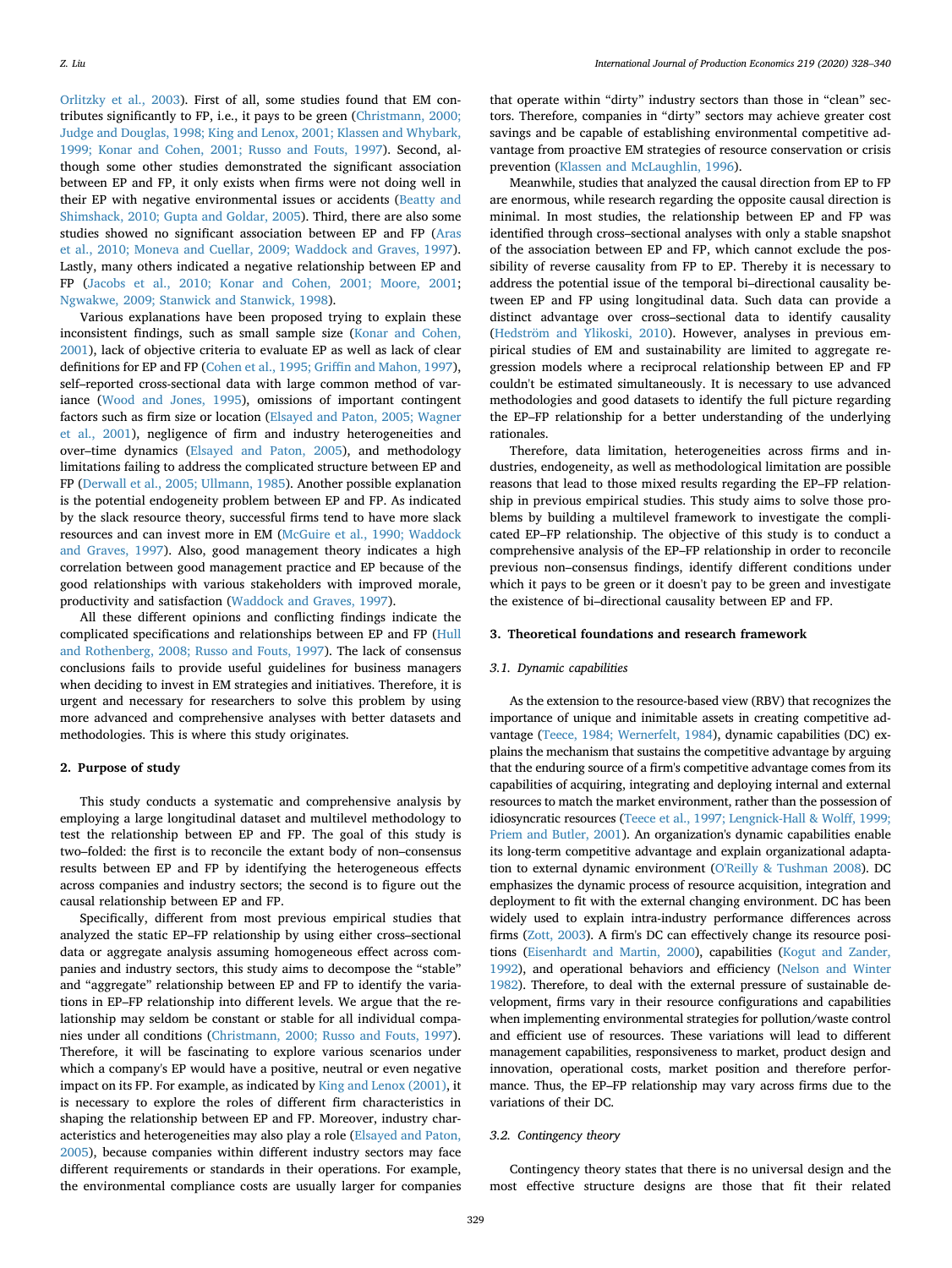contingencies ([Donaldson, 2001](#page-11-20)). Industry context has been recognized as an important contingency in determining performance [\(Barney and](#page-11-21) [Ouchi, 1986; Hansen and Wernerfelt, 1989](#page-11-21)). Literature in strategic management and industrial organization has consistently emphasized the importance of industry underlying structural characteristics such as norms and practices in shaping a firm's performance. Different industries carry different environmental contingencies and structures. [Datta et al. \(2005\)](#page-11-22) indicate that industry capital intensity, industry growth, and industry differentiation impact performance directly and indirectly. Organizations whose effective deals with and closely match their industrial context are more likely to improve performance than those who do not ([Pfeffer, 1997\)](#page-12-10). Thus, from the perspective of contingency theory, the EP–FP relationship may vary across industries because of the different industry configurations and structures.

## *3.3. Research framework*

Based on the theoretical foundation discussed above, a multilevel framework is specified in this study to account for the across–firm, as well as across–industry variations. Moreover, bi–directional relationship with time sequence between EP and FP is also specified to address this potential problem of endogeneity. By using the multilevel framework, we aim to identify the following three hypotheses.

- (1) Firm heterogeneity due to a firm's unique capabilities in resource acquisition, integration and deployment characteristics when implementing environmental strategies and pursuing financial performance. Based on DC, firms vary in their reaction to turbulent environment in responsiveness to markets, product design and innovation, managerial capabilities, etc.
- (2) Industry heterogeneity due to variation of industrial configurations and structures. Base on contingency theory, higher performance can be achieved when an organization's configurations and behaviors closely match the associated industrial contexts and structures. For example, firms in green industries can probably achieve higher returns than those in dirty industries because of the lower costs in compliance with the requirements of environmental regulations [\(King and Lenox, 2001](#page-11-15)).
- (3) Bi-directional relationship between EP and FP: A firm's EP may have a great impact on FP as shown in many previous studies. It will be equally likely to argue the opposite direction of causality with FP influencing EP [\(Wagner et al., 2001\)](#page-12-11). EM initiatives are costly. The slack resource theory indicates that a firm with a high level of FP may have slack resources to invest in EM initiatives to improve its EP [\(McGuire et al., 1990; Waddock and Graves, 1997\)](#page-11-13).

## **4. Methodology**

#### *4.1. Data*

The data used in this study include the U.S. 500 largest publicly traded companies based on market capitalization headquartered in the U.S from 2005 to 2014, because large companies are more likely to adopt EM strategies in their operations ([Ashby et al., 2012; Hart and](#page-11-23) [Ahuja, 1996; Pagell and Wu, 2009\)](#page-11-23). The data are consist of three parts from three different sources. The first part is regarding the measurement of EP, which is obtained from Bloomberg's database on Environmental, Social and Governance (ESG) for individual companies. The second part is about a company's financial performance and associated characteristics, like size, R&D, etc. obtained from Standard and Poor's COMPUSTAT database. Besides, the third part is industry characteristics including capital (structure and equipment) expenditures, collected from the U.S. Census Bureau. The dataset is consistent with our model with a three–level nested structure overall. The overtime repeated observations for an individual company (level 1) are nested in that specific company (level 2), and companies belonging to a specific industry sector are nested in that sector (level 3).

#### *4.2. Measurement of EP*

Measuring EP has been a difficult task due to the lack of consensus measurement instrument. Thus, subjective metrics and indicators were used in many previous studies, which is one of the primary reasons leading to inconsistent EP–FP relationships in literature. As environmental and social concerns are becoming increasingly important, many companies started to provide information and disclosures regarding their performance in environmental and other social aspects. More and more information regarding the measurement of a company's sustainable and ethical aspects is available from different sources, such as Bloomberg, Jantzi/Sustainalytics, MSCI/KLD Research and Analytics, Thomson–Reuters/Asset4, etc. Among these sources, Bloomberg, as a leading company in business and financial information, collects Environmental, Social and Governance (ESG) data from individual company's published reports or materials and evaluate each company's performance annually in these three aspects. The ESG dataset is integrated into Bloomberg's Equities, Intelligence, and Fixed Income platforms, and free for its user to use in the Bloomberg Equities and Industries service. For each company, its performance in environment, social and corporate governance is estimated between 0 and 100, based on the extent that the corresponding aspect is fulfilled in each associated company. Then a weighted-average ESG score is calculated based on a unique scheme with different weights in E, S, and G by considering the underlying risk factors for each industry and company.

The measurement of EP for a company used in this study is based on the environmental aspect of Bloomberg's ESG database. Environmental indicators used in Bloomberg's ESG database are related to energy, emissions, water, waste, and green operational policies, management, etc., such as include carbon emissions, energy efficiency, hazardous waste management, the use of recycled materials and natural resources, clean technology, etc. Although most information regarding ESG performance relies on a company's self-disclosure and third-party sources, "Bloomberg ESG rating will penalize companies for 'missing data.'" ([DavisPolk, 2017](#page-12-12)). Companies with good ESG performance normal choose to disclose their ESG activities extensively to generate favorable publicity for higher value, while firms with bad ESG performance would report minimally [\(Cahan et al., 2015; Fatemi et al., 2017](#page-11-24)). Therefore, the environmental score from Bloomberg's ESG database can represent a company's efforts in reducing irresponsible environmental activities and adopting proactive EM strategies for green operation and better environmental performance.

## *4.3. Measurement of FP and company characteristics*

The data related to company's FP and characteristics are obtained from Standard and Poor's COMPUSTAT database that contains financial statement information on most publicly traded corporations in the U.S. This database provides a broad range of information for a company's financial status, including annual and quarterly income statements and related items in balance sheets (i.e. assets, liabilities, and equity), statement of cash flows, general company information and many other supplemental data items. The COMPUSTAT dataset was obtained from Wharton Research Data Services (WRDS).

Return on assets (ROA) will be used as a proxy for a company's FP. ROA is calculated as the ratio of net income to total assets, indicating a company's profitability based on its total assets. ROA demonstrates the operating efficiency in utilizing the company's total assets. ROA has been used by many studies in strategy, finance and accounting as well as corporate ethics and sustainability in the literature to measure a company's financial performance [\(Hart and Ahuja, 1996; King and](#page-11-25) [Lenox, 2001; Nelling and Webb, 2009](#page-11-25)). Several other indicators from COMPUSTAT related to company characteristics will also be included in the dataset, such as firm size (i.e. the number of employees, assets), research and development (R&D) expense, capital expenditure, market shares, advertising expenses, etc. These indicators act as firm–level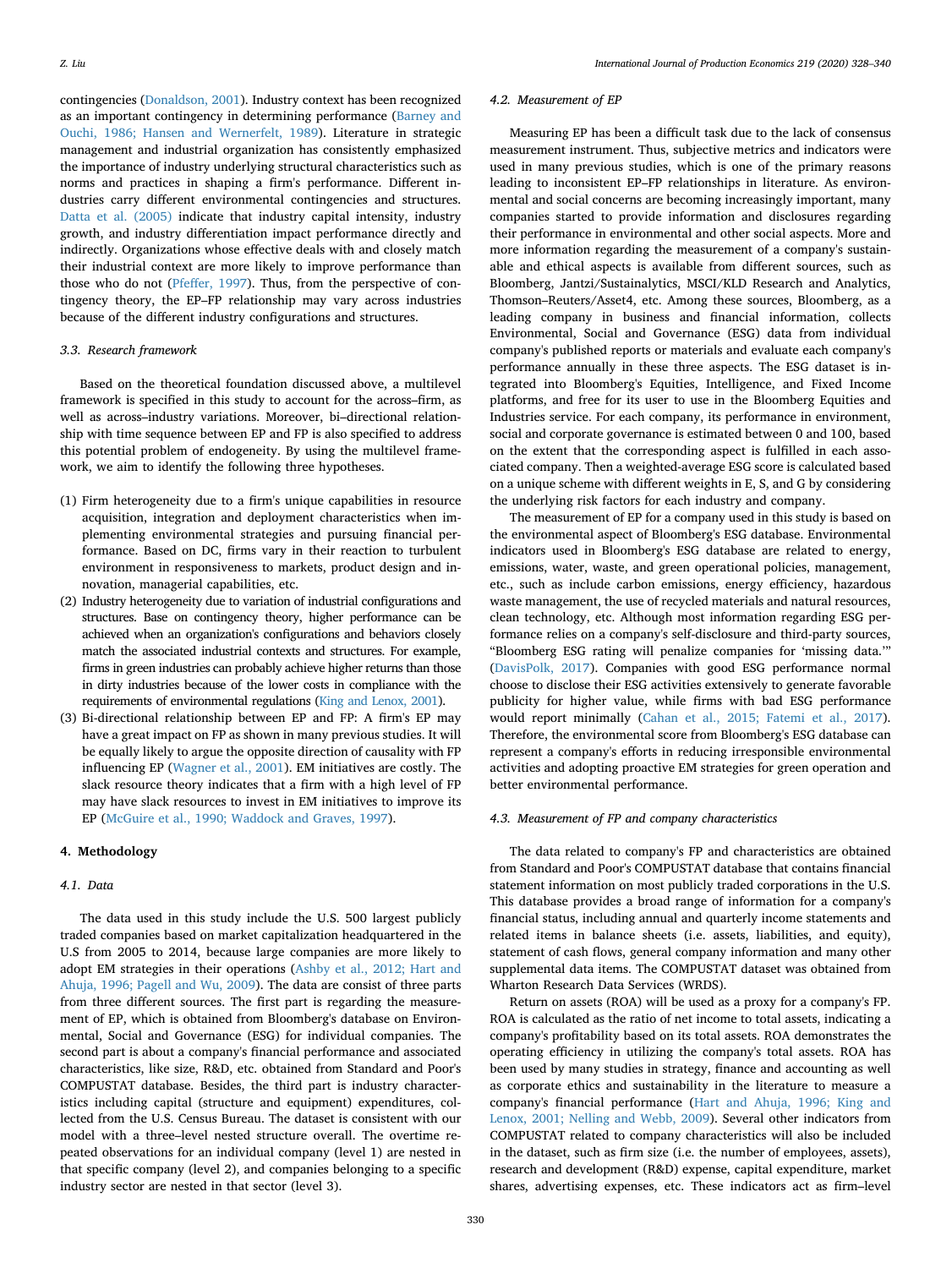factors that may differentiate some companies from others in their impacts on the EP–FP relationship.

## *4.4. Measurement of industry characteristics*

The industry–level data are obtained from the U.S. Census Bureau. The first one is capital expenditures for structures and equipment for each industry sector. Capital expenditure varies across industries. Large capital expenditures are required for industries (i.e., utilities, transportation, energy, etc.) that invest in expensive facilities, infrastructures and major manufacturing equipment. The second one is industry research and development expenditures. Spillover effect enables firms can take advantage of the accumulated pool of knowledge as well as innovation to obtain competitive advantages. $1$  The third one is industry concentration measuring "the extent to which industry output is produced by a few firms and is a commonly used inverse proxy for industry competitiveness" [\(Melville](#page-11-26) [et al., 2007\)](#page-11-26). Firms in highly-concentrated industries tend to have bigger market capitalizations, which may affect their financial performance. Industry concentration is measured by using sales-based and asset-based Herfindahl indexes as indicated in [Hou and Robinson \(2006\)](#page-11-27).

Overall, to satisfy the requirements of a multilevel longitudinal model, the data for each company need to have at least three–year observations continuously in order to estimate the cross–lagged multilevel models. Among those 500 largest U.S. companies from 2005 to 2014, 39 of them were removed from the dataset due to not satisfying this requirement. Thus, 461 companies were identified among this ten–year period with a minimum of 3 and maximum of 10 continuous observations. Companies are indicated with GVKEY. $^2$  The dataset includes 3668 company–year observations with an average of about 8 observations for each company. Overall, 38 industry sectors were identified (details provided in Appendix 1) based on the first three digits of these 461 companies' NAICS codes, with an average of about 12 companies in each sector, and a minimum of 5 and a maximum of 44 companies per sector.

#### **5. Model setup**

#### *5.1. Null models for variance decomposition*

As indicated by [Raudenbush and Bryk \(2002\),](#page-12-13) a good starting point for any multilevel analysis is to use a null model for variance decomposition. To decompose the variances of EP and FP, the longitudinal dataset is fitted by using an unconditional means multilevel model which is a model without any predictor. It simply helps to partition the total variance of a dependent variable into different levels [\(Fitzmaurice](#page-11-28) [et al., 2012](#page-11-28); [Hoffman, 2015](#page-11-29); [Singer and Willett, 2003](#page-12-14)). Models *1a* and *1b* are constructed to decompose the total variances of FP and EP correspondingly by using the nested–structure dataset described earlier.

<span id="page-3-2"></span>
$$
\text{Model } \mathbf{1a:} \text{ Level } 1: FP_{ijt} = \alpha_{0ij} + c_{ijt}, \tag{1}
$$

<span id="page-3-6"></span>
$$
Level 2: \alpha_{0ij} = \beta_{0j} + d_{ij}, \qquad (2)
$$

<span id="page-3-3"></span>
$$
Level 3: \beta_{0j} = \theta_0 + e_j. \tag{3}
$$

Here, level 1 captures the within–company variation over time. *FP*<sub>ijt</sub> is the FP of company *i* in industry sector *j* at time *t*.  $a_{0ij}$  is the over-time mean of FP for company *i* in industry *j*. *cijt* is the residual for company *i* at time *t*, indicating company *i*'s annual FP deviation from its over–time mean. Level 2 captures the between–company variation with  $\beta_{0i}$  as the mean FP for all companies in industry *j*. *dij* is residual, indicating company *i*'s FP deviation from the industry–level mean,  $\beta_{0j}$ , in industry *j*. Level 3 captures the between –industry variation with  $\theta_0$  as the grand

mean of FP for all companies and  $e_i$  as the corresponding residual for the FP deviation of industry *j*. All the residuals (i.e., *cijt*, *dij*, *ej*) at different levels are assumed to follow normal distributions.

Model *1a* can be rewritten as follows by combining the above three–level equations into one equation,

<span id="page-3-4"></span>
$$
FP_{ijt} = \theta_0 + e_j + d_{ij} + c_{ijt}.
$$
\n<sup>(4)</sup>

Here,  $e_i$  captures the random effect of industry *j*,  $d_{ii}$  can be viewed as the random effect of company *i* within industry *j*, and *cijt* is the overtime variation. This model is also regarded as *null random intercept model* because of their intercepts,  $\theta_0 + e_j + d_{ij}$ , are not constants but variables following normal distributions. With this decomposition, the total variance of FP, i.e. *Var*(FP<sub>ijt</sub>), can be decomposed into three components, between–industry variance, *Var(ej)*, between–company variance, *Var(d<sub>ii</sub>)*, and within–company variance over time, *Var(c<sub>iit</sub>)* as follows,

$$
Var(FP_{ijt}) = Var(e_j) + Var(d_{ij}) + Var(c_{ijt}).
$$
\n(5)

Similarly, model *1b* is used to decompose the variance of EP as follows,

$$
\text{Model } 1b: \text{Level } 1: EP_{ijt} = \gamma_{0ij} + l_{ijt}, \tag{6}
$$

$$
Level 2: \gamma_{0ij} = \eta_{0j} + m_{ij}, \qquad (7)
$$

$$
Level 3: \eta_{0j} = \kappa_0 + n_j. \tag{8}
$$

Here,  $EP_{ijt}$  is the observed EP for company *i* in industry sector *j* at time *t*. Level 1 captures the within–company changes over time with *γ<sub>0ii</sub>* as over–time mean EP of company *i* in industry *j*. *lijt* is residual at time *t*. Level 2 captures the between–company variation with  $\eta_{0j}$  as the mean EP of companies in industry *j.*  $m_{ij}$  is the residual for company *i*'s EP deviation from the industry mean, *η0j*. Level 3 captures the between–industry variation with *κ<sup>0</sup>* as the grand mean of EP and *nj* as the residual for industry *j*'s EP deviation from grand mean *κ0*.

Model *1b* can also be rewritten as follows by combining the above three–level equations into one equation for a *null random intercept model*.

<span id="page-3-5"></span>
$$
EP_{ijt} = \kappa_0 + n_j + m_{ij} + l_{ijt}.
$$
\n
$$
(9)
$$

 $n_i$  represents the random effect of industry *j*,  $m_{ii}$  represents the random effect of company *i* within industry *j*, and  $l_{\text{int}}$  captures the overtime variation. All the residuals (i.e.,  $l_{ijt}$ ,  $m_{ij}$ ,  $n_j$ ) are assumed following normal distributions. The total variance of EP can also be decomposed into three parts, industry-level variance  $Var(n_i)$ , company-level variance *Var*( $m_{ij}$ ) and over-time variance *Var*( $l_{ijt}$ ) as follows,

$$
Var(EP_{ijt}) = Var(n_j) + Var(m_{ij}) + Var(l_{ijt}). \qquad (10)
$$

#### *5.1.1. Relationship between FP and EP*

Most studies about the EP–FP relation have mainly focused on the impact of EP on FP. For a full consideration of the EP–FP relationship, it is important and necessary to study the potential influence of FP on EP as well. This is a question of endogeneity that whether successful firms have more resources to spend on EM initiatives or whether better EP leads to better financial outcomes afterward. If an endogeneity problem exists, many previous studies focusing on the EP→FP causality may suffer from it with biased outcomes in their analyses. Based on the virtuous circle perspective, the EP–FP relationship may be bi–directional and involve iterative impact processes in a time–ordered recursive sequence between EP and FP ([Orlitzky et al., 2003\)](#page-12-15). That is to say, a firm's prior FP has an impact on its subsequent EP which will, in turn, influence its FP in the following period ([Orlitzky et al., 2003\)](#page-12-15).

To address this potential endogeneity problem regarding the two–way interaction between EP and FP, simultaneous equation models are used to estimate the bi–directional relationship with time sequence specified between EP and FP. An autoregressive cross–lagged panel models (ACLPM) [\(Cole and Maxwell, 2003; Curran, 2000\)](#page-11-30) is constructed to simultaneously address the reciprocal effects between EP

<span id="page-3-0"></span> $^{\rm 1}$  The author truly appreciates one anonymous reviewer pointing this out.

<span id="page-3-1"></span> $^2\!\!$  GVKEY is a unique 6-digit number assigned to each company in the COM-PUSTAT database. It is a company identifier and represents the primary key for a company as an index constituent.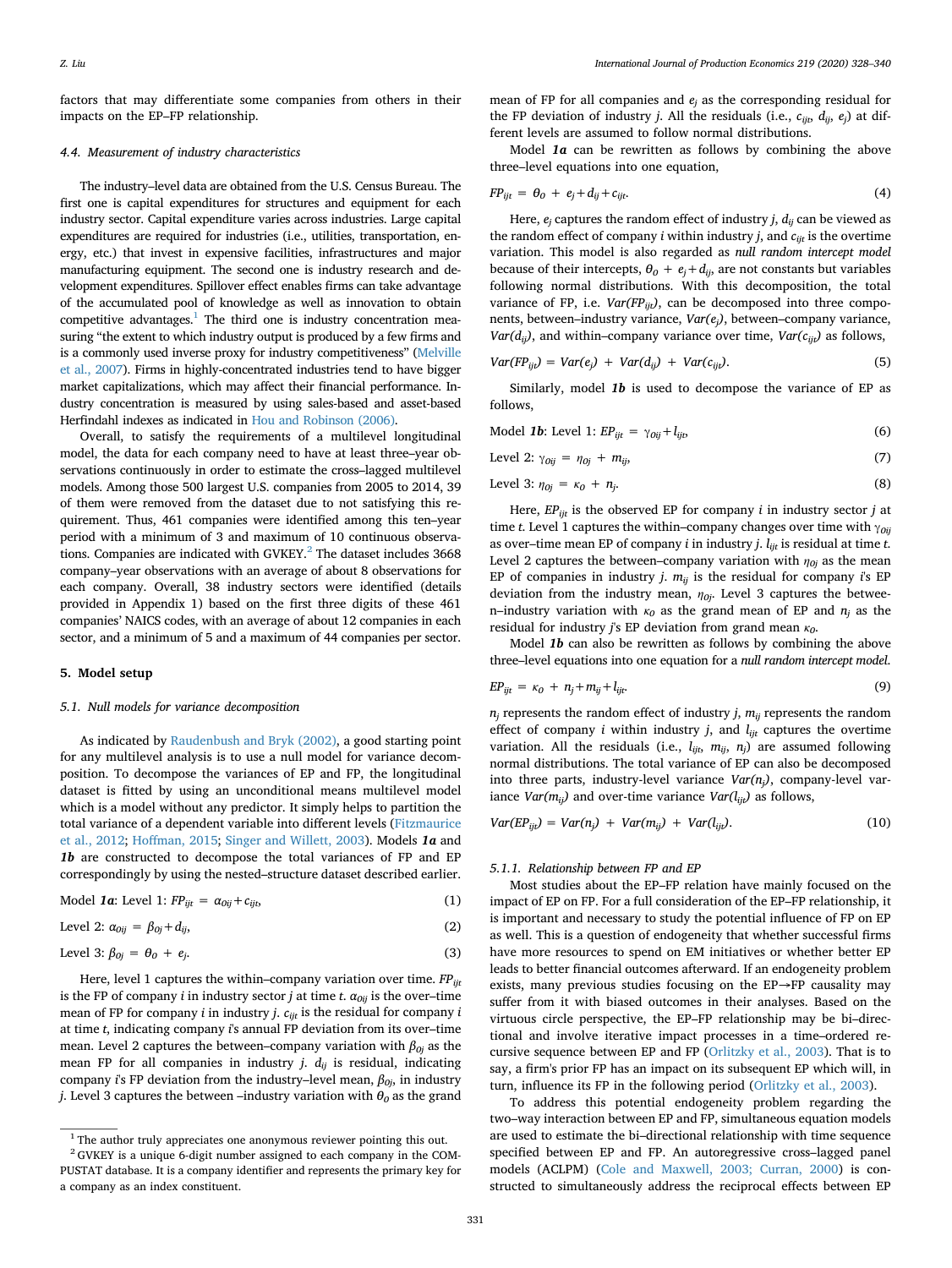<span id="page-4-0"></span>

**Fig. 1.** Temporal cross–lagged model.

and FP. The EP–FP relationship involves temporal iterative processes of the impact that link the two variables together in a *time–ordered recursive sequence*, as shown in [Fig. 1](#page-4-0) below.

In an ACLPM, variables at time (t) account for deviations at a previous time (t-1). Autoregressive effect is estimated by regressing a variable from a previous time point to the next time point, while the cross-lagged effect is calculated by regressing the one variable at time (t) on the other variables' previous time (t-1). The temporal order of one variable before another can help to identify the causal relationship. In [Fig. 1](#page-4-0) above, the single–headed arrows from  $FP_{t-1}$  to  $FP_b$  and  $EP_{t-1}$  to  $EP_t$  represent the autoregressive effects between the same variable at different occasions. The diagonal single–headed arrows from  $FP_{t-1}$  to  $EP_{t}$  and  $EP_{t-1}$  to  $FP_{t}$  represent the reciprocal EP–FP relationships of impact over time.

Specifically, fixed–slope and random–slope ACLPM will be used to estimate, (1) the aggregate overall EP–FP relationship, and (2) the disaggregate EP–FP relationship at the company level and industry level.

Model 2*a*: random–intercept and fixed slope model,

<span id="page-4-1"></span>
$$
FP_{ijt} = \theta_0 + e_j + d_{ij} + \theta_1 FP_{ij(t-1)} + \theta_2 EP_{ij(t-1)} + \beta X_{ij(t-1)} + \varepsilon_{ijt},
$$
\n(11)

<span id="page-4-2"></span>
$$
EP_{ijt} = \kappa_0 + n_j + m_{ij} + \kappa_1 EP_{ij(t-1)} + \kappa_2 FP_{ij(t-1)} + \gamma X_{ij(t-1)} + E_{ijt}.
$$
 (12)

Here, the fixed-slope model identifies the overall relationship between EP and FP by specifying the impact of EP on FP in equation [\(11\)](#page-4-1) and FP on EP in equation [\(12\)](#page-4-2), with some control variables.

In equation [\(11\)](#page-4-1),  $e_j$  can be viewed as the random effect of industry *j* on FP, and  $d_{ii}$  can be viewed as the random effect of company *i* within industry *j* on FP.  $\theta_1$  is the autoregressive coefficient indicating the effect of FP on itself measured at a later time point. A small or zero autoregressive coefficient means a substantial change of FP over time, while a significantly positive autoregressive coefficient means that a company's FP is relatively stable over time.  $\theta_2$  is the coefficient of EP on FP in the next period, representing the overall mean impact of EP on FP for all companies in the dataset.  $\beta$  is a row vector of coefficients of the column vector of control variables,  $X_{ij(t-1)}$ , for company *i* in sector *j*, indicating the average effects of control variables on FP for all companies.

Similarly, in equation  $(12)$ ,  $n<sub>i</sub>$  represents the random effect of industry *j* on EP, and  $m_{ij}$  represents the random effect of company *i* within industry *j* on EP.  $\kappa_1$  is also an autoregressive coefficient indicating the effect of EP on itself measured at a later time point.  $\kappa_2$  is the coefficient of FP on EP in the next period, representing the overall mean impact of FP on EP for all companies included in the dataset. *γ* is a row vector of coefficients for the column vector of control variables,  $X_{ii(t-1)}$  of all companies, measuring the average effect of those control variables on EP.

Both *θ2* and *κ<sup>2</sup>* describe the cross–lagged mean effects between FP and EP, which are the average impacts of all companies' FP on their subsequent EP and the effect of their EP on subsequent FP. A significantly positive value of  $\theta_2$  indicates the mean impact of EP on following–period FP is positive, and a significantly negative value of  $θ_2$ indicates a negative impact. Similarly, a significantly positive value of *κ<sup>2</sup>* means that an increase in FP can lead to enhanced EP in the following period, and vice versa. Similar to many previous studies, model 2*a* is an aggregate analysis by studying the average relationship between EP and FP.

Model 2*b*: random–intercept and random–slope model at both company and industry levels,

<span id="page-4-4"></span><span id="page-4-3"></span>
$$
FP_{ijt} = \theta_0 + e_j + d_{ij} + \theta_1 FP_{ij(t-1)} + (\theta_2 + p_j + s_{ij}) EP_{ij(t-1)} + \beta X_{ij(t-1)} + \varepsilon_{ijb} \quad (13)
$$
  
\n
$$
EP_{ijt} = \kappa_0 + n_j + m_{ij} + \kappa_1 EP_{ij(t-1)} + (\kappa_2 + q_j + w_{ij}) FP_{ij(t-1)} + \gamma X_{ij(t-1)} + \varepsilon_{ijt}.
$$

Compared with model *2a*, the random-slope model *2b* estimates the specific relationship between EP and FP for each specific company and industry included in this dataset.

Specifically,  $p_i$  in equation [\(13\)](#page-4-3) and  $q_i$  in equation [\(14\)](#page-4-4) represent the random part (i.e., deviation from the grand mean effects  $\theta_2$  and  $\kappa_2$ ) of the cross–lagged effect in industry *j* between FP and EP by allowing this EP–FP relationship to vary across industry sectors. That is, the cross– lagged impacts between FP and EP may be different across industry sectors if there is any significant random industry effect.  $s_{ii}$  equation [\(13\)](#page-4-3) and  $w_{ii}$  in equation [\(14\)](#page-4-4) are also incorporated in model *b* to capture the random company effect on the cross–lagged relationship between FP and EP for company *i* in industry *j*, with the goal of finding the unique EP–FP relationship for company *i* in industry sector *j*. Significant deviations of  $s_{ij}$  and  $w_{ij}$  from grand mean values  $\theta_2$  and  $\kappa_2$  also indicate the existence of significant variations in the FP–EP relationship across companies in industries *j.*  $p_j$ ,  $q_j$ ,  $s_{ij}$  and  $w_{ij}$  are all assumed following normal distributions.  $θ_2$  and  $κ_2$  in model **b** are means of cross-lagged effects between FP and EP for all companies in all industry sectors.

For example, in equation [\(13\),](#page-4-3) the impact of EP on FP for a specific company *i* in industry *j* is determined by the mean effect  $\theta_2$  for all companies in all sectors as well as the random industry effect (*pj*) and the random company effect (*sij*). That is, the total impact of EP on FP for company *i* in industry *j* is determined by  $\theta_2 + p_j + s_{ij}$ . Under some circumstances, even though the overall mean effect (i.e.,  $\theta_2$ ) is positive as indicated in many previous studies, the total impact of EP on FP is not necessarily positive for a specific company in certain industry sectors if an negative random effect at industry or company level exists. Thus zero or even negative association could be possible for some companies in certain industries. These arguments also apply to equation [\(14\)](#page-4-4) when studying the impact of FP on subsequent EP. The impact of a company's FP on its subsequent EP includes the mean effect of FP on EP  $(\kappa_2)$ , the industry effect  $(q_i)$  and company effect  $(w_{ii})$ . The total impact of FP on subsequent EP for a specific company *i* in industry *j* is given as  $\kappa_2 + q_j + w_{ij}$ , which is determined by the average effect  $\kappa_2$ , as well as the variations of company and industry effects,  $q_i$  and  $w_{ij}$ .

## **6. Results and discussion**

## *6.1. Results of variance decomposition*

As discussed in section 3.2.1, we use an unconditional means multilevel model is built to decompose the total variance of FP and FP into industry-level, company-level and over–time variances as displayed in [Tables 1 and 2](#page-5-0) below.

Based on [Table 1,](#page-5-0) the total variance of the FP for all companies in the dataset is significantly decomposed into three levels, within company (5.20e–06), across companies (8.65e–05) and across sectors (1.65e–05), with corresponding standard errors in parentheses. This is the estimation results for model *1a*. The variance partition coefficients  $(VPCs)^3$  $(VPCs)^3$  for FP at each level are 4.81%, 79.94% and 15.25% respectively. The within–company variance only accounts for 4.81% of the total variance, indicating that the FP of all companies in the dataset is relatively stable over time. The across–company variance accounts for 79.94% of total FP variance, which means that FP varies a lot across companies. Industry –level variance account for 15.25% of the total FP

<span id="page-4-5"></span><sup>&</sup>lt;sup>3</sup> VPCs are used to calculate the relative magnitude of the variance components at each level to the total variance. VPCs report the proportion of response variance at each level.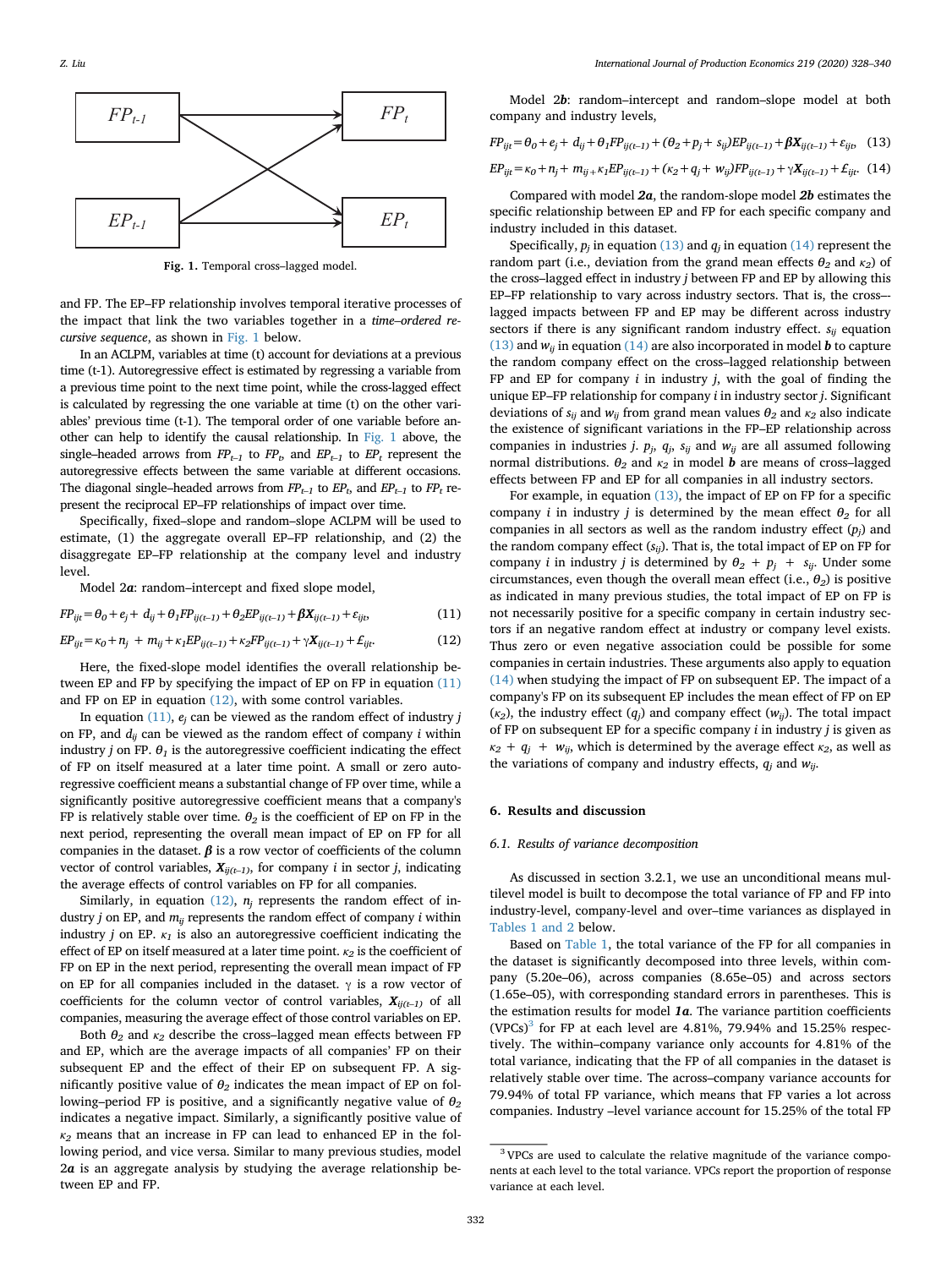<span id="page-5-0"></span>

| rapie r |  |  |
|---------|--|--|
|         |  |  |

Decomposition of FP variance.

| DV: FP                                                                                                | Variances <i>equation</i> (4)                                                            | Variance Partition Coefficients (VPCs) | Intraclass Correlation Coefficients (ICCs) |
|-------------------------------------------------------------------------------------------------------|------------------------------------------------------------------------------------------|----------------------------------------|--------------------------------------------|
| Industry Level, Var(e <sub>i</sub> )<br>Company level, $Var(d_{ii})$<br>within company, $Var(c_{ii})$ | 1.65e-05 $(5.84e-06)^a$<br>8.65e–05 (6.02e–06) <sup>a</sup><br>5.20e-06 $(2.00e-07)^{a}$ | 0.152<br>0.799<br>0.048                | 0.152<br>0.952                             |

<span id="page-5-3"></span><sup>a</sup> Indicates significance with *p*–value  $\leq$  5%.

<span id="page-5-2"></span>

| Table |  |
|-------|--|
|-------|--|

Decomposition of EP variance.

| DV: EP                                                                                      | Three–Level Model equation (9)                                                      | Variance Partition Coefficients (VPCs) | Intraclass Correlation Coefficients (ICCs) |
|---------------------------------------------------------------------------------------------|-------------------------------------------------------------------------------------|----------------------------------------|--------------------------------------------|
| Industry Level, $Var(l_i)$<br>Company level, $Var(m_{ii})$<br>Within Company, $Var(n_{ii})$ | 39.600 (13.111) <sup>a</sup><br>156.376 (11.227) <sup>a</sup><br>27.868 $(1.077)^a$ | 0.177<br>0.699<br>0.124                | 0.177<br>0.876                             |

<span id="page-5-4"></span><sup>a</sup> Indicates significance with *p*–value  $\leq$  5%.

variance, indicating variations across industries. Moreover, the intraclass correlation coefficients  $(ICCs)^4$  of FP at each level are also calculated. The industry ICC is 0.152, indicating that the correlation between two FP observations of two different companies in the same industry is 0.152. The company ICC is 0.952, indicating the correlation of two FP observations overtime within a single company is 0.952. Therefore, a company's FP overtime is very stable, which is consistent with the results of VPCs.

Similarly, the results of EP shown in [Table 2](#page-5-2) follow a very similar pattern as FP. The total variance of company's EP is significantly decomposed into three levels, within company (27.868), across company (156.376) and across sectors (39.600), with corresponding standard errors in parentheses. The VPCs for EP at each level are calculated as 12.45%, 69.86% and 17.77% respectively. The industry ICC is 0.152 indicating the correlation between two EP observations of two different companies in the same industry is 0.152. The company ICC is 0.876, indicating a high correlation between two EP observations overtime within a single company.

Based on the results of VPC and ICC, for both FP and EP, there are significant variances across industries and companies, and there are great similarities for companies within the same industry and for overtime observations within the same company. Therefore, a multilevel model is appropriate to analyze the dataset used in this study.

## *6.2. Results for FP*

Based on the results in [Table 3](#page-6-0) (DV: FP) above, the autoregressive coefficient of FP,  $\theta_1$ , is significantly large, 0.708 (0.0144,  $p < 0.01$ ) for fixed–slope model and  $0.707$  (0.0139,  $p < 0.01$ ) for random–slope model, which indicates high stability for company's FP over time. For the overall relationship between EP and FP, on average, a company's EP does have a positive impact on its subsequent FP, indicated by the significantly positive coefficient of EP on FP in fixed slope model (*equation* (1)) with  $\theta_2 = 0.0000765$  ( $p < 0.01$ ). That means, by considering all the companies in the dataset together, an increase in a company's EP can improve its FP in the following period. EP and FP are positively related, which is consistent with many previous studies that concluded the positive EP–FP relationship.

The random–slope model specified by *[equation \(3\)](#page-3-2)* decomposes the EP–FP relationship into company level and industry level. The significant variance of *pj*, *Var(pj )*, indicates significant variations in the impact of EP on FP across industries. And the significant variance of *sij*, *Var(sij)*, indicates significant variations in the impact of EP on FP across companies.

Thus, even though the overall mean impact of EP on FP is significantly positive with  $\theta_2 = 0.0000685$  ( $p < 0.01$ ) as indicated in the random-slope model, *[equation \(3\)](#page-3-3)*, EP may influence FP differently from this average impact of  $\theta_2$  for some companies in certain industry sectors.

#### *6.2.1. Random industry effect*

The variations of the random effects for the impact of EP on FP at industry level are displayed in the "caterpillar plot" below ([Fig. 2\)](#page-6-1) with the estimated values for the magnitudes of random effects for each industry sector and associated errors in Appendi $\times 1$ .

[Fig. 2](#page-6-1) shows the estimated magnitudes of variations regarding the impact of EP on FP across 38 industry sectors included in the dataset. Based on the results in [Appendix 2](#page-10-0) and the plot in [Fig. 2](#page-6-1) below, it can be found that although the random industry effect (i.e.  $p_i$ ) for most industry sectors is not significantly different from 0 with 95% confidence intervals covering the value of 0, there are several industry sectors with significant random impacts of EP on FP (i.e.  $p_j$ ) above as well as below 0. These variations indicate that for some industry sectors, the financial return from investment in EM strategies is below the average with negative random industry effect  $(p_i < 0)$ , while some other industry sectors have above-average return from EM strategies with positive random industry effect  $(p_i > 0)$ . From the results, we can find that there are three industries that have negative random industry effects with one in utilities and two in manufacturing (food and fabricated metal product). This below-average return from EM activities compared with other industries possibly due to the lack of public acknowledgment or poor industry structure. The two industries with above-average random effect are "Petroleum and Coal Products Manufacturing" and "Credit Intermediation and Related Activities". It is interesting that the public will reward the EM efforts in the industry of Petroleum and Coal Products Manufacturing, indicating that society is paying more and more attention on sustainability.

Specifically, for those companies belonging to industry *j*, the impact of their EP on FP is defined as  $\theta_2 + p_j$  if only random industry effect  $(p_j)$ is considered. Even though the average effect  $\theta_2$  is positive,  $\theta_2 + p_j$ might be close to zero or even negative if  $p_j$  is negative. For some industry sectors with positive values of  $p_j$ , the impact of EP on FP  $(\theta_2 + p_i)$  would be higher than average.

For example, for the industry effect of sector 221 in appendix 2, sector of utilities,  $p_i$  is estimated as  $-0.000125$  (0.000045,  $p < 0.01$ ). This significantly negative random industry effect will decrease the overall impact of EP on FP for companies in the utility sector. Because the mean impact of EP on FP in *[equation \(3\)](#page-3-3)*  $\theta_2$  is estimated as 0.0000685, the result of  $\theta_2 + p_i$  will be given as  $-0.00056$ , indicating a mean negative impact of EP on FP for companies in industry sector utilities. This negative impact indicates that the financial return from EM activities for companies in the utility sector might not cover the

<span id="page-5-1"></span><sup>4</sup> ICCs measure the homogeneity of the observed values within a given group. High ICC values indicate high similarity among observed units within a cluster.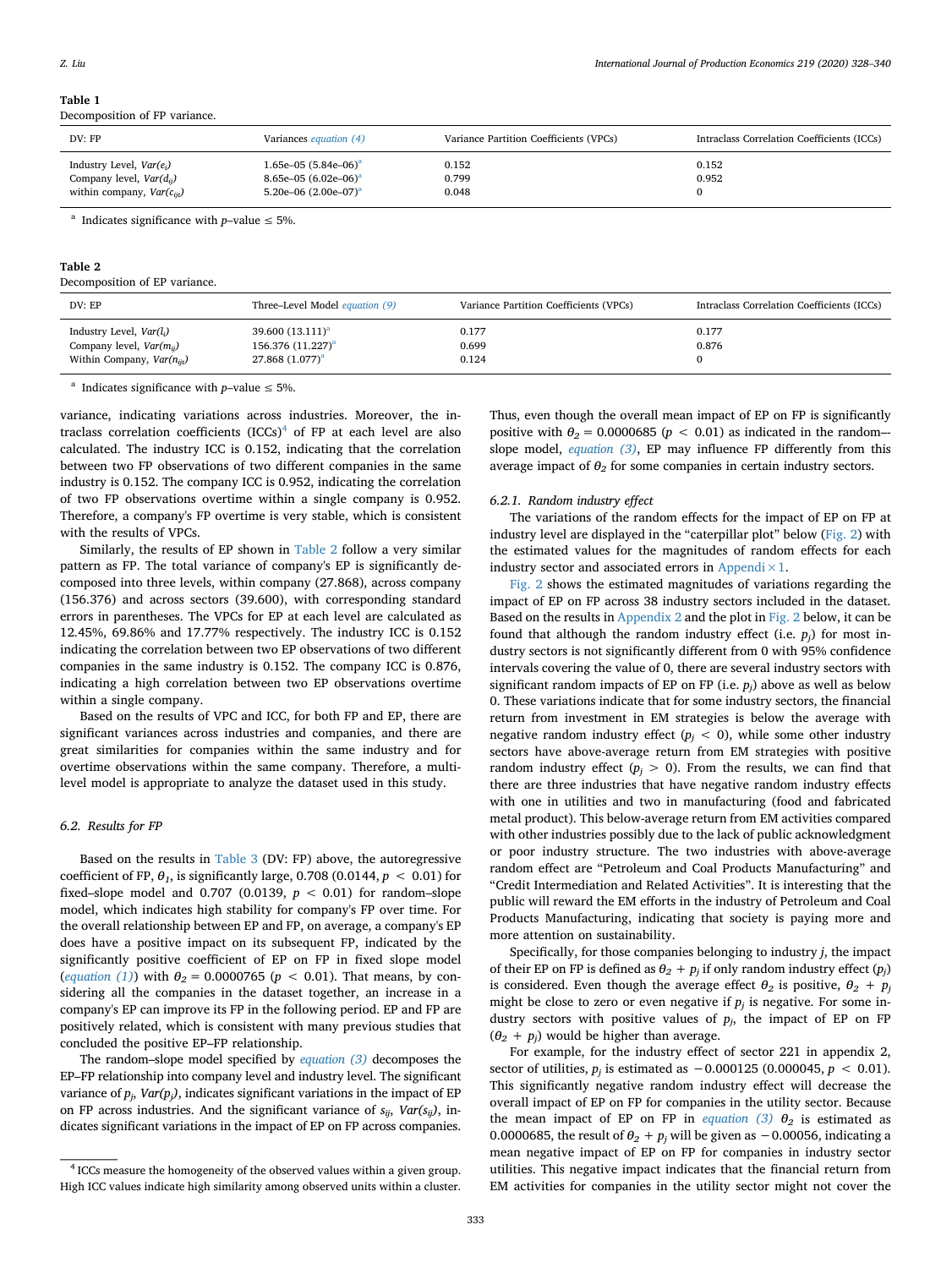<span id="page-6-0"></span>

| Table 3                                          |  |
|--------------------------------------------------|--|
| Impact on FP in ACLPM for equations (1) and (3). |  |

| DV: $FP_t$                          |                           | Fixed slope <i>equation</i> (1) | Random slope equation (3) | Random slope for $X$             |
|-------------------------------------|---------------------------|---------------------------------|---------------------------|----------------------------------|
| Coefficient of $FP_{t-1}(\theta_1)$ |                           | $0.708~(0.0144)^{a}$            | $0.707(0.0139)^{a}$       | $0.705(0.0163)^{a}$              |
| $EP_{t-1}$                          | Coefficient $(\theta_2)$  | 7.65e-05 $(1.02e-05)^a$         | 6.85e-05 $(9.40e-06)^a$   | 6.61e-05 (9.65e-06) <sup>a</sup> |
|                                     | $Var(p_i)$                | n/a                             | 8.02e-09 $(3.25e-09)^a$   | 7.87e-09 $(3.66e-09)^{a}$        |
|                                     | $Var(s_{ii})$             | n/a                             | 1.12e-08 $(3.25e-09)^a$   | 1.22e-08 $(3.41e-09)^{a}$        |
| $RD_{t-1}$                          | Coefficient $(\beta_1)$   | 3.03e-07 $(8.76e-08)^a$         | 3.58e-07 $(8.72e-08)^a$   | 4.79e-07 $(9.82e-08)^a$          |
|                                     | $Var(w_{1ii})$            | n/a                             | n/a                       | $6.67e-13(4.75e-13)$             |
| $EMP_{t-1}$                         | Coefficient $(\beta_2)$   | 3.29e-06 $(7.68e-07)^a$         | 2.97e-06 $(7.32e-07)^a$   | 1.43e-05 $(2.02e-06)^a$          |
|                                     | $Var(w_{2ii})$            | n/a                             | n/a                       | 1.67e-09 $(5.78e-10)^a$          |
| $CE_{t-1}$                          | Coefficient $(\beta_3)$   | 2.72e-07 (5.38e-07)             | 2.68e-07 (6.05e-07)       | 2.61e-07 (6.15e-07)              |
|                                     | $Var(w_{3ii})$            | n/a                             | n/a                       | $3.72e-13(1.55e-13)$             |
| $MS_{t-1}$                          | Coefficient $(\beta_4)$   | $0.082~(0.027)^{a}$             | $0.081(0.025)^{a}$        | $0.084~(0.028)^{a}$              |
|                                     | $Var(w_{4ii})$            | n/a                             | n/a                       | $0.019(0.0089)^{a}$              |
| $AD_{t-1}$                          | Coefficient ( $\beta_5$ ) | 4.78e-07 (5.84e-07)             | $4.82e-07(6.01e-07)$      | 4.76e-07 (6.17e-07)              |
|                                     | $Var(w_{5ii})$            | n/a                             | n/a                       | 1.70e-09 $(6.04e-10)^a$          |
| $ICON_{t-1}$                        | Coefficient $(\beta_6)$   | $0.0073~(0.0026)^{a}$           | $0.0067(0.0031)^{a}$      | $0.0069(0.0028)^{a}$             |
|                                     | $Var(w_{6i})$             | n/a                             | n/a                       | $0.00129(0.00037)^{a}$           |
| $IRD_{t-1}$                         | Coefficient $(\beta_7)$   | 5.52e-07 $(7.82e-08)^a$         | 5.65e-07 $(7.61e-08)^a$   | 5.32e-05 $(2.17e-06)^a$          |
|                                     | $Var(w_{7i})$             | n/a                             | n/a                       | 7.17e-06 $(2.18e-06)^a$          |
| $ICA_{t-1}$                         | Coefficient $(\beta_8)$   | 1.72e-07 $(3.05e-08)^a$         | 1.68e-07 $(3.32e-08)^a$   | 1.64e-07 $(3.05e-08)^a$          |
|                                     | $Var(w_{8i})$             | n/a                             | n/a                       | 4.78e-14 $(2.57e-14)^a$          |

<span id="page-6-2"></span><span id="page-6-1"></span>Indicates significance with *p*–value  $\leq$  5%.



**Fig. 2.** Predicted magnitudes of industry effects on FP.

associated costs of EM activities. One possible reason of this negative EP–FP relationship could be that customers on the market do not fully trust and value the declaration or efforts of EM initiatives from companies operating in "dirty" industry sector like utilities. Another possible reason could be that the facilities and equipment required by the EM initiatives are so expensive, which cannot be fully covered by the financial return from EM in short-term [\(King and Lenox, 2001](#page-11-15)). Therefore, to merely improve FP in short or intermediate term, it may be worthwhile for them to reduce their expenditures in EM activities based on the results in this study. Therefore, the economic choice for those companies operating in industries with a negative EP's impact on FP could be simply following the minimum of environmental regulatory requirements without doing any extra EM initiative beyond.

## *6.2.2. Random company effect*

Similar to the random effect of EP on FP at the industry level, the impact of EP on FP also varies across companies indicated by the significant variance of the random company effect, *Var(sij)*, in *[equation \(3\)](#page-3-3)*. The "caterpillar plot" of [Fig. 3](#page-7-0) below shows the estimated magnitudes of variations regarding the impact of EP on FP across all 461 companies. Based on the plot in [Fig. 3](#page-7-0) above and the results in appendix 3, most

of the estimated random company effects  $(s_{ij})$  for the 461 are not significantly different from zero with 95% confidence intervals. Only five of them are significantly different from zero with three negative and two positive. One possible reason is that we only include large companies in our dataset. Large companies tend to have better management capability and more easily to achieve economy of scale regarding their EM strategies than smaller companies. Larger variation in company's random effects could be possible if small companies were included. Significantly negative company effect,  $s_{ii}$ , indicates that the associated company has below-average financial return from its EM investments, probably due to their inefficient management capabilities or other constraints inside the company. On the other hand, significantly positive company effect of  $s_{ij}$ , indicates that the associated company has above-average financial return from its EM investments, possibly because of efficient management or high green reputation.

If only random company effect is considered, the impact of a company's EP on FP is specified as  $\theta_2 + s_{ij}$  that could be close to zero or even negative if  $s_{ij}$  is significantly negative even though  $\theta_2$  is positive. For example, from the results in appendix 3, the estimated random company effect for company 027786 (GVKEY) is given as *sij* = −0.0002072 (0.0000863, *p* < 0.01), This significantly negative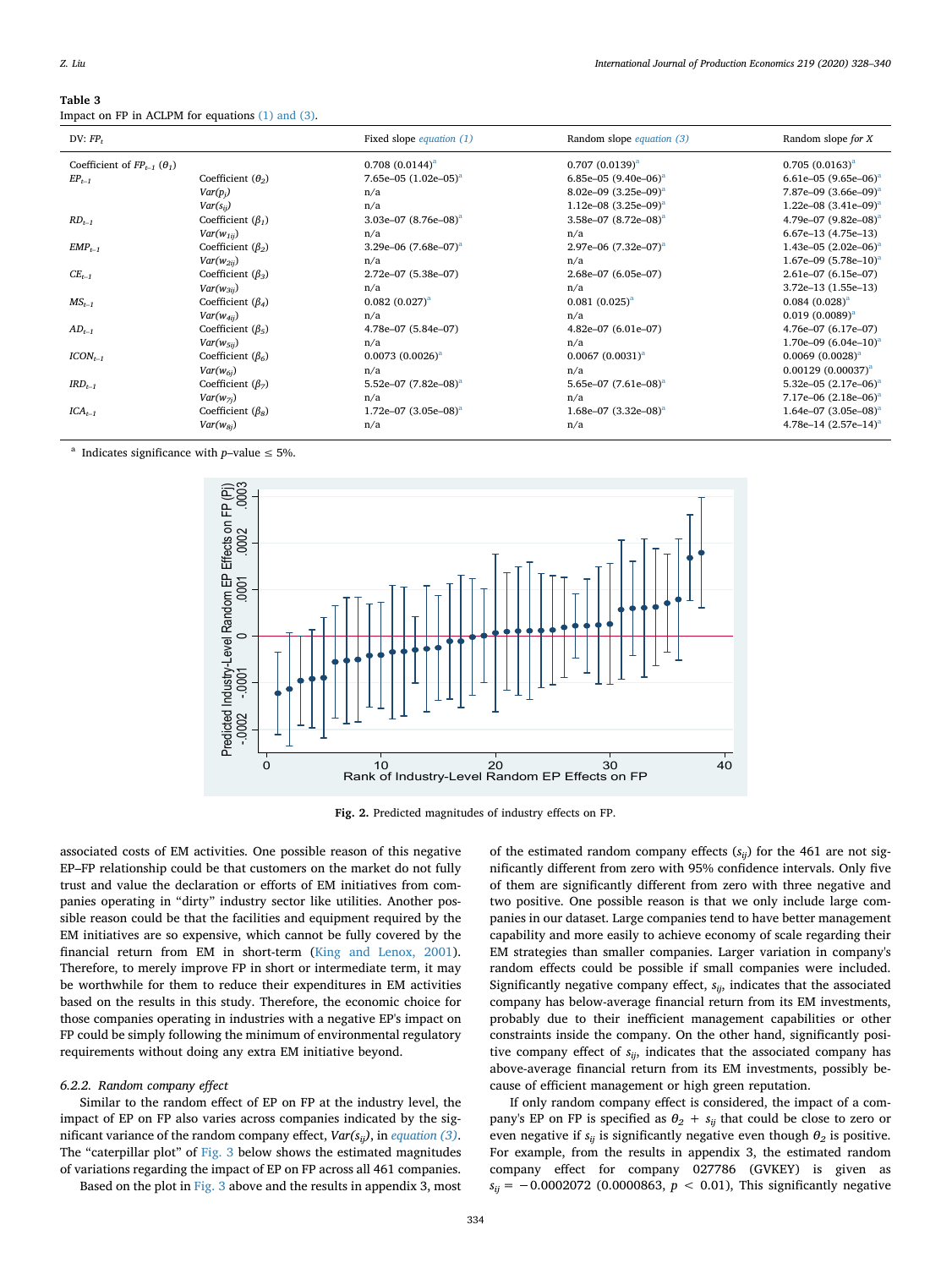<span id="page-7-0"></span>

**Fig. 3.** Predicted magnitudes of company effects on FP.

company random effect will lead to a negative effect EP on FP, as  $\theta_2$  +  $s_{ii}$  = −0.0001387, which means that the FP of company 027786 will decrease as its EM expenditures increases. Therefore, in short run, it might be a good economic choice for this company just following the minimum of regulatory requirements without implementing extra EM activities beyond the requirements.

To summarize the impact of EP on FP, a positive overall relationship has been found in this study, which is consistent with many of previous studies that proposed a positive association between EP and FP. However, the decomposition of EP–FP relationship leads to negative results for some companies in certain industry sectors probably due to their unique characteristics, which worth further investigation in future studies.

## *6.2.3. Effects of control variables*

Several company-level and one industry-level control variables are also included in the ACLPM model. The first one is a company's expenditures in research and development (R&D), representing the company's innovation capacity, indicated by *RD* in [Tables 3 and 4](#page-6-0). R&D has positive impact on FP with coefficient  $\beta_1 = 3.03e-07$  (8.76e-08,  $p < 0.01$ ) specified by equation [\(1\),](#page-3-2) and  $\beta_1 = 3.58e-07$  (8.72e-08,  $p < 0.01$ ) in equation [\(3\)](#page-3-3). The second control variable is company size by using the number of employees, *EMP*. The significantly positive coefficients of EMP in *[equation \(1\)](#page-3-2)* and  $(3)$ ,  $\beta_2$ , indicate that larger companies tend to have higher FP. The third control variable is company's capital expenditure (*CE*) has insignificant effect on FP. The fourth one is market share (*MS*) that has significant effect on FP. The fifth one is company's advertising expenditure (*AD*) with no significant effect on FP. Three industry–level factors are also included in this study, the first one is industry concentration (*ICON*) industry–level total capital expenditures, denoted by IC. The significantly positive coefficients of *ICON*,  $\beta_6$ , in equations [\(1\) and \(3\)](#page-3-2) suggest high-level FP for companies that operate in highly-concentrated industry sectors. The second and third industry-level variables are industry R&D and capital expenditure. Both have positive impact on company's FP. The possible reason for this could be the spillover effect resulted from the industry–level accumulated pool of capital and knowledge.

Lastly, for comparison purpose, the random effects for control variables are also estimated with results shown in the last column of [Table 3](#page-6-0). Although there are some variations for the impact of some of these control variables on FP across companies and industries, the results for the impact of EP on FP are pretty consistent with the previous fixed and random slope models. The impact of R&D on FP is homogeneous across companies with the variance of its random coefficient,  $Var(w_{1ij})$ , not significant. But the impact of company size (*EMP*) and market share (*MS*) vary across companies with significant variances,  $Var(w_{2ii})$  and  $Var(w_{4ii})$ . At the industry level, the impact of industry concentration (*ICON*), R&D (*RD*) and capital expenditure (*ICA*) vary across industries with significant variances,  $Var(w_{6j})$ ,  $Var(w_{7j})$  and  $Var(w_{8j})$ . Since the impacts of the control variables are not the focus of this study, details regarding the random effects for those impacts are not discussed here.

## *6.3. Results for EP*

Based on [Table 4](#page-8-0) (DV: EP) above, the autoregressive coefficient of EP,  $\kappa_1$ , is significantly large with a positive value of 0.786 (p < 0.01) for both fixed–slope and random–slope models, indicating high stability of company's EP over time. Overall, a company's FP does have a positive impact on its EP, indicated by the significantly positive coefficient of FP on EP with  $\kappa_2$  = 70.89 (28.56,  $p < 0.01$ ). This result indicates that an increase in a company's FP can improve its EP in the following period. A company with good FP has extra funding to support its EM initiatives and efforts, which confirms some arguments in previous literature regarding the existence of reverse or bi–directional causality between EP and FP ([Goss and Roberts, 2011; Wagner et al., 2001](#page-11-31)). However, there is not much variation regarding the impact of FP on EP across companies and industries, indicated by the insignificant variances of random effects, i.e. *Var(w<sub>ii</sub>)* and *Var(q<sub>i</sub>)*, in equations [\(2\) and \(4\)](#page-3-6). One possible reason is that only large companies are included in our dataset. Large companies tend to be financially successful with more resources and high-level management capabilities. Large firms are more likely to invest more in EM initiatives to attract more public attention than small firms ([Ashby et al.,](#page-11-23) [2012](#page-11-23)). For the company- and industry-level control variables, only industry-level R&D has a significant impact on EP. This impact varies across industries possibly due to the spillover effect resulted from the industry–level accumulated pool of capital and knowledge.

Therefore, based on the results of ACLPM, bi–directional causality between EP and FP in a temporal sequence is confirmed as proposed in the previous literature [\(Goss and Roberts, 2011\)](#page-11-31). For many previous studies that only investigated the one–direction impact of EP on FP, endogeneity problem might exist due to this reciprocally temporal relationship between EP and FP.

#### **7. Conclusions, limitations, and future research**

#### *7.1. Conclusions*

The results found in this study demonstrate variations regarding the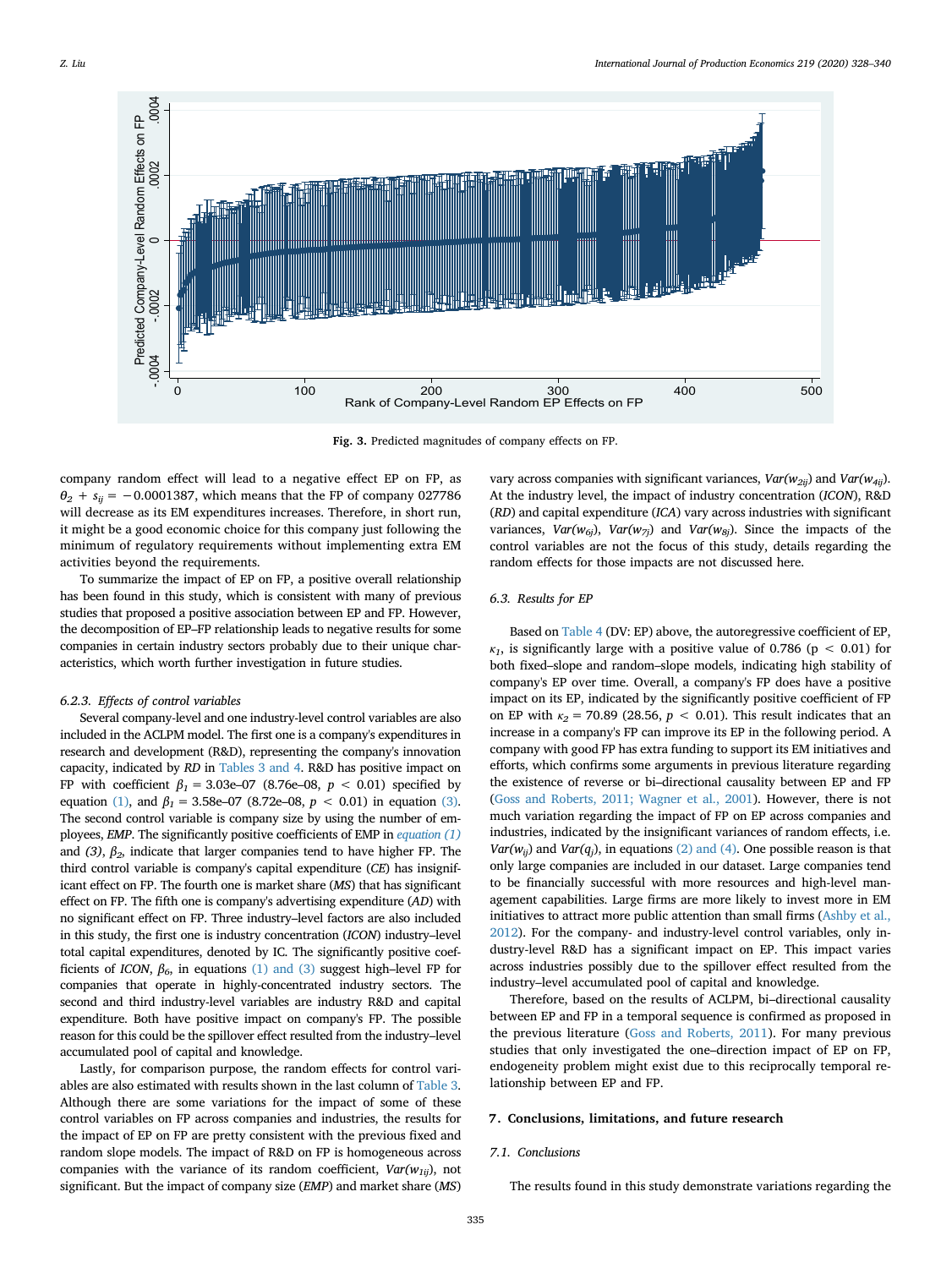| Z. Liu | International Journal of Production Economics 219 (2020) 328-340 |
|--------|------------------------------------------------------------------|
|--------|------------------------------------------------------------------|

<span id="page-8-0"></span>

| Table 4                                          |  |
|--------------------------------------------------|--|
| Impact on EP in ACLPM for equations (2) and (4). |  |

| $DV: EP_t$                     |                          | Fixed slope <i>equation</i> $(2)$ | Random slope <i>equation</i> (4) | Random slope $X$      |
|--------------------------------|--------------------------|-----------------------------------|----------------------------------|-----------------------|
| Coefficient of $EP_{t-1}(k_1)$ |                          | $0.786~(0.0147)^{a}$              | $0.782(0.0149)^{a}$              | $0.779(0.0142)^{a}$   |
| $FP_{t-1}$                     | Coefficient $(\kappa_2)$ | 70.89 (28.56) <sup>a</sup>        | 70.77 (27.69) <sup>a</sup>       | $70.87~(27.82)^a$     |
|                                | $Var(q_i)$               | n/a                               | 4.19e-12 (5.67e-09)              | 4.39e-12 (6.47e-09)   |
|                                | $Var(w_{ii})$            | n/a                               | $1.13e-18(7.27e-12)$             | 1.12e-18 (7.11e-12)   |
| $RD_{t-1}$                     | Coefficient $(\gamma_1)$ | 0.00015(0.00016)                  | 0.00015(0.00016)                 | 0.00016(0.00016)      |
|                                | $Var(f_{1ii})$           | n/a                               | n/a                              | $4.12e-23(1.69e-22)$  |
| $EMP_{t-1}$                    | Coefficient $(y_2)$      | $-0.00033(0.0016)$                | $-0.00034(0.0015)$               | $-0.00035(0.0016)$    |
|                                | $Var(f_{2ii})$           | n/a                               | n/a                              | $2.66e-19(3.82e-16)$  |
| $CE_{t-1}$                     | Coefficient $(\gamma_3)$ | 0.00078(0.0016)                   | 0.00077(0.0018)                  | 0.00078(0.0016)       |
|                                | $Var(f_{3i})$            | n/a                               | n/a                              | $1.07e-7$ (1.69e-7)   |
| $MS_{t-1}$                     | Coefficient $(\gamma_4)$ | 68.32 (75.65)                     | 68.34 (75.64)                    | 68.29 (75.75)         |
|                                | $Var(f_{4ii})$           | n/a                               | n/a                              | 4.14e-23 (1.67e-22)   |
| $AD_{t-1}$                     | Coefficient $(\gamma_5)$ | $-0.0048(0.017)$                  | $-0.0048(0.017)$                 | $-0.0048(0.017)$      |
|                                | $Var(f_{5ii})$           | n/a                               | n/a                              | $3.45e-6$ $(3.78e-6)$ |
| $ICON_{t-1}$                   | Coefficient $(\gamma_6)$ | 18.31 (27.58)                     | 18.29 (27.46)                    | 18.30 (27.55)         |
|                                | $Var(f_{6i})$            | n/a                               | n/a                              | 1.32(1.58)            |
| $IRD_{t-1}$                    | Coefficient $(\gamma_7)$ | $0.043(0.019)^{a}$                | $0.044~(0.019)^{a}$              | $0.043(0.019)^{a}$    |
|                                | $Var(f_{7ij})$           | n/a                               | n/a                              | $0.024~(0.0058)^{a}$  |
| $ICA_{t-1}$                    | Coefficient $(\gamma_8)$ | 8.12e-07 (1.9e-05)                | 8.12e-07 (1.9e-05)               | 8.13e-07 (1.9e-05)    |
|                                | $Var(f_{8i})$            | n/a                               | n/a                              | 1.09e-21 (1.77e-20)   |

<span id="page-8-1"></span>Indicates significance with *p*–value  $\leq$  5%.

relationship between EP and FP across industry sectors and companies. Consistent with many previous studies, a mean positive impact is found between EP and FP for all companies included in our dataset. Moreover, heterogeneities regarding the impact of EP on FP is also found across companies and industry sectors by using multilevel analysis. Under certain scenarios for some companies and industry sectors, positive or negative impacts between EP and FP can be identified based on the data in this study, which reconciles those mixed findings in many previous empirical studies. Lastly, bi–directional causal relationship between EP and FP is found. The simultaneous estimation of the reciprocally temporal relationship between EP and FP solves the endogeneity problem concerned by some researchers [\(Garcia–Castro et al., 2010; Ghoul et al.,](#page-11-32) [2011; Goss and Roberts, 2011\)](#page-11-32).

The findings in this study indicate that the company's EP and FP are positively related overall, suggesting that in general a proactive EM strategy is helpful in improving future FP (i.e., it does pay to be green). However, not all companies in all industry sectors can just mimic that strategy and benefit from it. The heterogeneities of EP–FP associations under various company–level and industry–level contexts indicate that the actual impact of a company's EP on FP can be different from the aggregate effect and largely depends on its own characteristics and the industry sector it belongs to. The bi–directional causal relationship between EP and FP also implies that it is necessary for companies to have sufficient financial resources in order to implement proactive environmental strategies and initiatives.

This study contributes to the literature and in–world practitioners in the following five aspects. First, this study employs a multilevel framework to decompose the EP–FP relationship into different levels and finds that the relationship is not homogeneous for all companies and industries but varies under different contexts with different characteristics at the company level and industry level. A single explicit conclusion cannot be drawn simply regarding the relationship between EP and FP without providing certain conditions or contexts ([Christmann,](#page-11-6) [2000; King and Lenox, 2001; Russo and Fouts, 1997](#page-11-6)). The findings in this study reconcile those non–consensus EP-FP relationships in previous studies by specifying positive as well as negative relationships between EP and FP under different contexts. Second, this study addresses the issue of endogeneity by constructing an autoregressive cross–lagged model and using longitudinal data. A bi–directional causality is found confirming the existence of iterative processes of impact between EP and FP in a time–ordered recursive sequence. EP and FP impact each other over time. A company's FP has an impact on its subsequent EP which in turn will impact on its FP in the following

period [\(Orlitzky et al., 2003](#page-12-15)). Because EM initiatives are costly, a positive impact of company's FP on subsequent EP indicates that high– level FP will provide necessary funding and resources for companies in helping their implementation of EM strategies and initiatives [\(McGuire](#page-11-13) [et al., 1990; Waddock and Graves, 1997](#page-11-13)).

Thirdly, this study proposes a multilevel framework to analyze the EP–FP relationship. This multilevel aspect provides a promising direction for empirical research when employing data with various contexts or scenarios. Multilevel analysis can decompose the variance of observations into different levels across subjects and their upper levels. Independence assumption required by OLS can be relaxed in multilevel models by allowing lower–level observations nested in single higher–level subjects ([Hoffman, 2015\)](#page-11-29). Moreover, multilevel modeling can handle and estimate datasets with unbalanced structure and address the problem of potential collinearity [\(Browne et al., 2001; Patterson, 2013;](#page-11-33) [Raudenbush and Bryk, 2002\)](#page-11-33). Compared with pooled OLS and many other static analyses, multilevel analysis can identify the within– and between–subject heterogeneities regarding the relationship among variables interested. Therefore, multilevel modeling can aid the researchers to obtain a full picture of those complicated relationships in the real world.

Fourth, this study has practical implications for managers regarding their decisions in adopting EM strategies and investors with concerns of sustainability. Because EM initiatives are expensive with high uncertainty in improving FP [\(Figge et al., 2002; Hansen et al., 2007\)](#page-11-34), the findings from this study are helpful for managers when directing resources and investments to improve EP. For business managers, their goal is to integrate environmental strategies into their decision makings and ensure sustainable financial success. By recognizing the heterogeneous EP–FP relationships across companies and industries, the managers can properly manage their EM activities based on their specific situations and contexts, rather than merely mimic others and increase investment in EM initiatives. For example, for companies with above–average impact of EP on FP at company as well as industry level, they can adopt proactive EM strategies and increase EP to not only meet the obligations of environmental regulations but also move beyond the regulations to obtain first–mover advantages and achieve the above– average financial return. On the other hand, for managers whose companies have below–average effect of EP on FP either at company or industry level, they cannot mimic proactive EM strategies adopted by those with above-average impact. Instead, they need to manage their EM activities properly to just meet the requirements of environmental regulations and increase their management capabilities to enhance the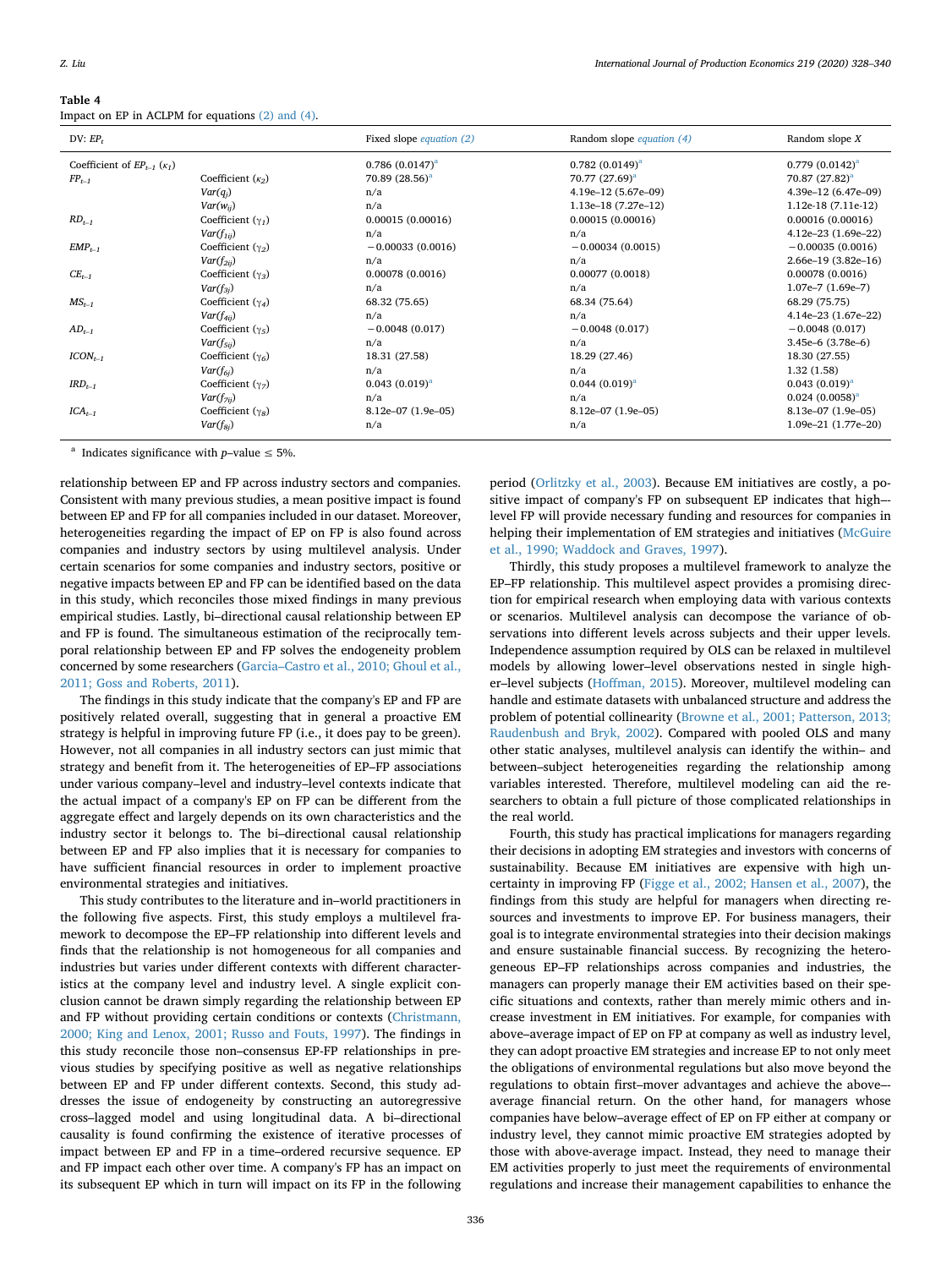efficiency of EM activities and innovations. For investors who concern environmental sustainability and plan to invest in certain companies or industries with the goal to maximize the return of their investment, it would be a better choice for them to direct their investment into those companies with above–average impact of EP on FP at both company and industry levels to gain above–average returns and achieve the win–win situation under which both their financial return and environment will benefit.

Lastly, this study also has some important implications for policymakers. Realizing the non–unanimous EP–FP relationships across companies and industries, policymakers need to design more flexible and effective environmental policies and regulations regarding pollution abatement. For example, for companies in industry sectors that have below–average return from EP, proper economic incentives can help them to be progressive in their EM activities [\(Clarkson et al.,](#page-11-35) [2011\)](#page-11-35). Also, for some specific industries with high a company–level variation regarding EP–FP relationship, voluntary instead of compulsory environmental programs and policies may be more flexible and effective for companies operating in those industries. Consulting service and suggestions can also be provided to companies with low EM capabilities and efficiencies to help them overcome resource or management constraints if there is any. Furthermore, since public recognition is important for companies with superior EP to achieve high–level FP, governments as well as other non–governmental organizations (NGOs) can help to provide incentives by increasing the public exposure of company's EP and improve the "green goodwill" of various stakeholders in the whole society.

## *7.2. Limitations and future research*

The first limitation is about the data used in this study. Only large companies are included in this study without any medium or small ones. However, studies have shown that companies with different sizes may devote to environmental initiatives differently ([Dierkes and](#page-11-36) [Coppock, 1978; Trotman and Bradley, 1981](#page-11-36)), because benefits from EM activities are different for large and small companies ([Dixon–Fowler](#page-11-37) [et al., 2012](#page-11-37)). Large companies are more likely to adopt EM strategies in their decision making and benefit more from EM activities because they usually receive more attention from the public than small firms ([Ashby](#page-11-23) [et al., 2012; Hart and Ahuja, 1996; Pagell and Wu, 2009\)](#page-11-23). Therefore, there could be some biases to a certain extent in analyzing the EP–FP relationship by using only large companies. That may explain why there is no variation regarding the impact of FP on EP across companies and

## <span id="page-9-0"></span>**Appendix 1. List of Industry Sectors in the Dataset**

- 211 Oil and Gas Extraction
- 212 Mining (except Oil and Gas)
- 213 Support Activities for Mining
- 221 Utilities
- 311 Food Manufacturing
- 312 Beverage and Tobacco Product Manufacturing
- 315 Apparel Manufacturing
- 322 Paper Manufacturing
- 324 Petroleum and Coal Products Manufacturing
- 325 Chemical Manufacturing
- 326 Plastics and Rubber Products Manufacturing
- 332 Fabricated Metal Product Manufacturing
- 333 Machinery Manufacturing
- 334 Computer and Electronic Product Manufacturing
- 335 Electrical Equipment, Appliance, Component Manufacturing
- 336 Transportation Equipment Manufacturing
- 339 Miscellaneous Manufacturing
- 423 Merchant Wholesalers, Durable Goods
- 424 Merchant Wholesalers, Nondurable Goods
- 441 Motor Vehicle and Parts Dealers

industries. Therefore, one possible extension for future research is to include medium or small companies in the sample to test and verify the role of company size in determining the existence of heterogeneity regarding EP–FP relationship.

The second limitation is that this study only analyzes companies from the United States. The results found here might not be generalized to companies in other countries. Thereby another possible extension is to apply the multilevel framework to companies in other countries to investigate the EP–FP relationship. Moreover, location can be added to the multilevel framework as another important level because different locations (countries or states) may have different characteristics and requirements in their environmental policies and regulations ([Jayaraman and Liu, 2019](#page-11-38)). However, adding locations into the multilevel framework will change the current nested structure into a cross–classified multilevel model, which will make the multilevel framework more complicated. For instance, one specific location (i.e. country or state) may include several industry sectors, while one industry sector can reside in several locations. This cross–classified multilevel modeling could be even more complicated if the interaction effect between industry and location is specified. For example, the EP–FP relationship in a specific industry in one location could be different from that in another location for the same industry. This industry–location interaction is vital for managers when considering business expansion domestically or internationally, because different EM strategies may be required for their branches in new locations.

The third limitation is that this study doesn't fully address the effect of environmental regulation and other external uncertainties. Environmental regulations are normally viewed as an instrument to increase firms' competitiveness by forcing firms to seek more efficient and sustainable operations with lower cost as well as green innovations, which can lead to enhanced corporate image, new market opportunities and higher profitability ([Porter and van der Linde, 1995\)](#page-12-16). External uncertainties, such as technology and market uncertainties, indicate various risks and unclear expectation of return regarding firms' investment in improving environmental performance ([Chang, 2016; Li](#page-11-39) [et al., 2019;](#page-11-39) [Liu et al., 2017](#page-11-40)). For example, demand uncertainty of green product or lack of information regarding the changes of green technologies may hinder firms from devoting great efforts in improving EM and green innovations ([Lopez-Gamero et al., 2011; Liu et al., 2018](#page-11-41)). Future research can include those omitted company- and industry-level features if possible and study the roles of these external factors in impacting the EP-FP relationship.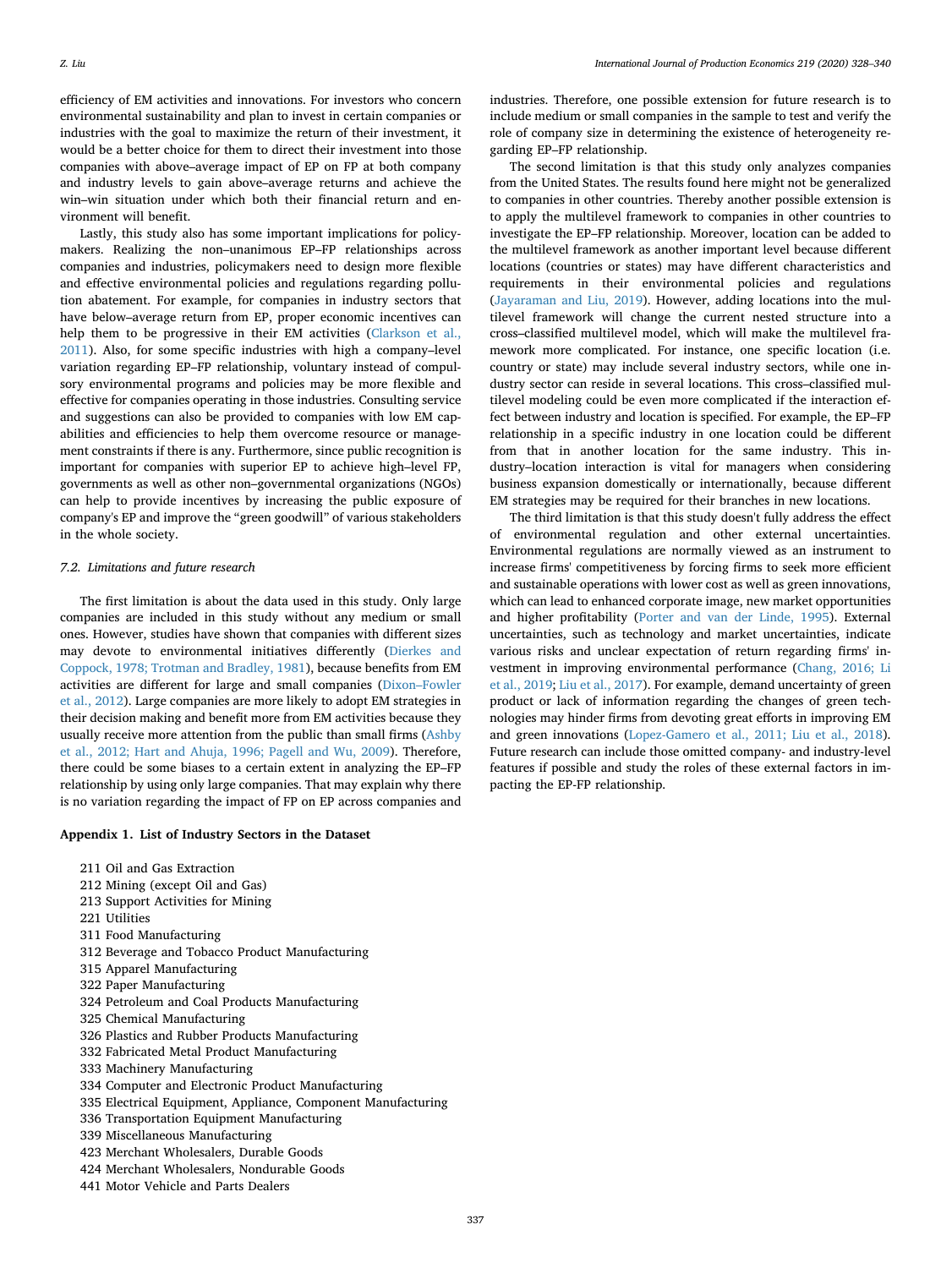444 Building Material and Garden Equipment and Supplies Dealers

- 446 Health and Personal Care Stores
- 448 Clothing and Clothing Accessories Stores
- 452 General Merchandise Stores
- 481 Air Transportation
- 511 Publishing Industries (except Internet)
- 515 Broadcasting (except Internet)
- 517 Telecommunications
- 519 Other Information Services
- 522 Credit Intermediation and Related Activities
- 523 Securities, Commodity Contracts, Other Financial Activities
- 524 Insurance Carriers and Related Activities
- 531 Real Estate
- 541 Professional, Scientific, and Technical Services
- 561 Administrative and Support Services
- 621 Ambulatory Health Care Services
- 721 Accommodation
- 722 Services and Drinking Places

## <span id="page-10-0"></span>**Appendix 2. Industry–Level Random EP Effects (***pj***) on FP**

| Industry | effect      | Standard error | rank           |
|----------|-------------|----------------|----------------|
| 221      | $-.0001225$ | .000045        | $\mathbf 1$    |
| 332      | $-.0001135$ | .000062        | $\,2$          |
| 311      | $-.0000953$ | .000049        | 3              |
| 322      | $-.000091$  | .0000537       | $\overline{4}$ |
| 621      | $-.0000888$ | .000066        | 5              |
| 212      | $-.0000548$ | .0000618       | 6              |
| 531      | $-0000521$  | .0000689       | 7              |
| 339      | $-0000498$  | .0000684       | 8              |
| 312      | $-0000413$  | .0000562       | 9              |
| 515      | $-.0000404$ | .0000582       | 10             |
| 561      | $-.0000338$ | .000073        | 11             |
| 326      | $-0000328$  | .0000704       | 12             |
| 325      | $-0000294$  | .0000362       | 13             |
| 315      | $-.000027$  | .000069        | 14             |
| 541      | $-.0000246$ | .0000574       | 15             |
| 335      | $-.0000105$ | .0000631       | 16             |
| 424      | $-.0000105$ | .0000725       | 17             |
| 448      | $-1.50e-06$ | .0000639       | 18             |
| 524      | 1.12e-06    | .0000515       | 19             |
| 441      | 6.95e-06    | .0000863       | 20             |
| 517      | .0000101    | .0000641       | 21             |
| 722      | .0000113    | .0000703       | 22             |
| 423      | .0000117    | .0000753       | 23             |
| 213      | .0000121    | .0000623       | 24             |
| 511      | .0000132    | .0000597       | 25             |
| 452      | .0000188    | .0000549       | 26             |
| 334      | .0000222    | .0000354       | 27             |
| 336      | .0000224    | .0000514       | 28             |
| 721      | .0000239    | .0000642       | 29             |
| 211      | .0000266    | .0000663       | 30             |
| 444      | .0000572    | .0000761       | 31             |
| 333      | .0000598    | .0000517       | 32             |
| 519      | .000061     | .0000758       | 33             |
| 523      | .0000629    | .0000641       | 34             |
| 481      | .000071     | .0000538       | 35             |
| 446      | .0000793    | .0000663       | 36             |
| 522      | .0001686    | .0000471       | 37             |
| 324      | .0001794    | .0000605       | 38             |

## **Appendix 3. Company–Level Random EP Effects (***sij***) on FP**

| company | effect      | standard error | rank |
|---------|-------------|----------------|------|
| 027786  | $-.0002072$ | .0000863       |      |
| 002884  | $-.0001672$ | .0000777       |      |
| 003231  | $-0001583$  | .0000875       |      |
| 003532  | $-.0001555$ | .000079        |      |
| 008030  | $-.0001504$ | .0000956       | Þ    |
| 135990  | $-.0001304$ | .0000793       | h    |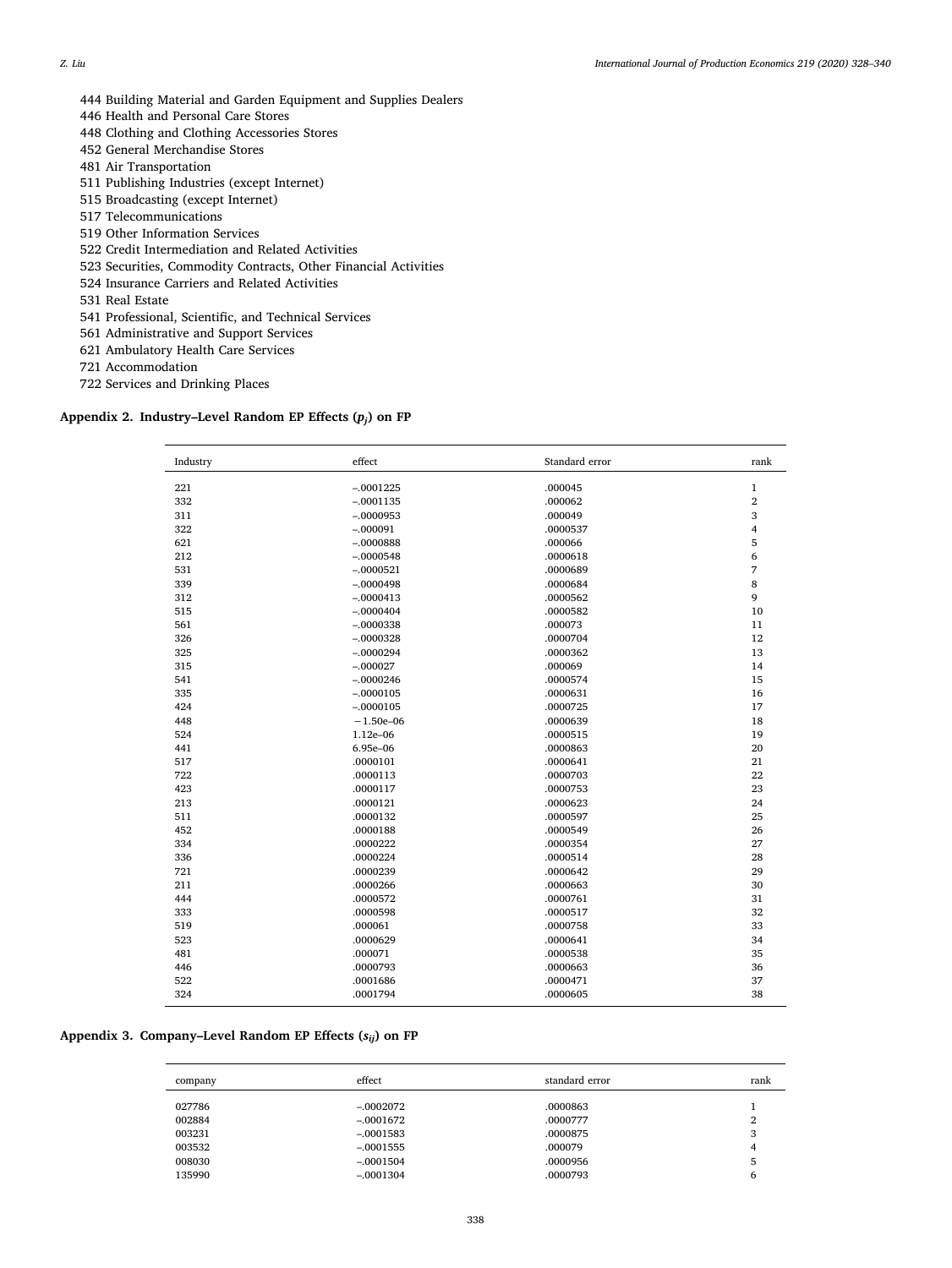| 012726                          | $-.0001278$ | .0000709 | 7   |
|---------------------------------|-------------|----------|-----|
| 002154                          | $-.0001216$ | .0000746 | 8   |
| 118577                          | $-.0001151$ | .0000769 | 9   |
| 150937                          | $-.0001051$ | .0000876 | 10  |
| The rest 441 companies are here |             |          |     |
| Available on request            |             |          |     |
| 002817                          | .0001211    | .0000914 | 452 |
| 006266                          | .0001211    | .0000843 | 453 |
| 002136                          | .0001251    | .0000974 | 454 |
| 008762                          | .0001253    | .0000911 | 455 |
| 008530                          | .0001367    | .0000934 | 456 |
| 011259                          | .0001433    | .0000952 | 457 |
| 008479                          | .000152     | .000092  | 458 |
| 005047                          | .0001629    | .0000988 | 459 |
| 002968                          | .0001837    | .0000909 | 460 |
| 001690                          | .0002135    | .0000898 | 461 |
|                                 |             |          |     |

#### **References**

- <span id="page-11-8"></span>[Aras, G., Aybars, A., Kuthu, O., 2010. Managing corporate performance: investigating the](http://refhub.elsevier.com/S0925-5273(19)30242-7/sref1) [relationship between corporate social responsibility and financial performance in](http://refhub.elsevier.com/S0925-5273(19)30242-7/sref1) [emerging markets. Int. J. Product. Perform. Manag. 59 \(3\), 229–254](http://refhub.elsevier.com/S0925-5273(19)30242-7/sref1).
- <span id="page-11-23"></span>Ashby, A., Leat, M., Hudson-Smith, M., 2012. Making connections: a review of suppl [chain management and sustainability literature. Supply Chain Manag.: Int. J. 17 \(5\),](http://refhub.elsevier.com/S0925-5273(19)30242-7/sref2) [497–516](http://refhub.elsevier.com/S0925-5273(19)30242-7/sref2).
- <span id="page-11-1"></span>[Barbera, A., McConnell, V., 1990. The impact of environmental regulations on industry](http://refhub.elsevier.com/S0925-5273(19)30242-7/sref3) [productivity: direct and indirect effects. J. Environ. Econ. Manag. 18 \(1\), 50–65.](http://refhub.elsevier.com/S0925-5273(19)30242-7/sref3)
- <span id="page-11-21"></span><span id="page-11-7"></span>[Barney, J.B., Ouchi, W.G., 1986. Organizational Econom- Ics. Jossey-Bass, San Francisco.](http://refhub.elsevier.com/S0925-5273(19)30242-7/sref5) [Beatty, Timothy, Shimshack, Jay P., 2010. The impact of climate change information:](http://refhub.elsevier.com/S0925-5273(19)30242-7/sref6) [new evidence from the stock market. Journal of Economic Analysis & Policy:](http://refhub.elsevier.com/S0925-5273(19)30242-7/sref6)

<span id="page-11-33"></span>[Contributions 10 \(1\), 60](http://refhub.elsevier.com/S0925-5273(19)30242-7/sref6). [Browne, W.J., Goldstein, H., Rasbash, J., 2001. Multiple membership multiple classifi-](http://refhub.elsevier.com/S0925-5273(19)30242-7/sref7)

- <span id="page-11-24"></span>[cation \(MMMC\) models. Stat. Model. 1 \(2\), 103–124.](http://refhub.elsevier.com/S0925-5273(19)30242-7/sref7) [Cahan, S.F., Chen, C., Chen, L., Nguyen, N.H., 2015. Corporate social responsibility and](http://refhub.elsevier.com/S0925-5273(19)30242-7/sref8)
- [media coverage. J. Bank. Financ. 59, 409–422.](http://refhub.elsevier.com/S0925-5273(19)30242-7/sref8)
- <span id="page-11-39"></span>[Chang, C.H., 2016. The determinants of green product innovation performance. Corp.](http://refhub.elsevier.com/S0925-5273(19)30242-7/sref9) [Soc. Responsib. Environ. Manag. 23 \(2\), 65–76.](http://refhub.elsevier.com/S0925-5273(19)30242-7/sref9)
- <span id="page-11-6"></span>[Christmann, P., 2000. Effects of ''best practices'' of environmental management on cost](http://refhub.elsevier.com/S0925-5273(19)30242-7/sref10) [competitiveness: the role of complementary assets. Acad. Manag. J. 43 \(4\), 663–680.](http://refhub.elsevier.com/S0925-5273(19)30242-7/sref10) [Clarkson, M.B., 1995. A stakeholder framework for analyzing and evaluating corporate](http://refhub.elsevier.com/S0925-5273(19)30242-7/sref11)
- <span id="page-11-35"></span><span id="page-11-3"></span>[social Performance. Acad. Manag. Rev. 20 \(1\), 92–117.](http://refhub.elsevier.com/S0925-5273(19)30242-7/sref11) [Clarkson, P.M., Li, Y., Richardson, G.D., Vasvari, F.P., 2011. Does it really pay to be](http://refhub.elsevier.com/S0925-5273(19)30242-7/sref12) [green? Determinants and consequences of proactive environmental strategies. J.](http://refhub.elsevier.com/S0925-5273(19)30242-7/sref12) [Account. Public Policy 30 \(2\), 122–144](http://refhub.elsevier.com/S0925-5273(19)30242-7/sref12).
- <span id="page-11-10"></span>[Cohen, M., Fenn, S., Naimon, J., 1995. Environmental and Financial Performance: Are](http://refhub.elsevier.com/S0925-5273(19)30242-7/sref13) They Related? *Working Paper*[. Vanderbilt University](http://refhub.elsevier.com/S0925-5273(19)30242-7/sref13).
- <span id="page-11-30"></span>[Cole, D.A., Maxwell, S.E., 2003. Testing mediational models with longitudinal data:](http://refhub.elsevier.com/S0925-5273(19)30242-7/sref14) [Questions and tips in the use of structural equation modeling. J. Abnorm. Psychol.](http://refhub.elsevier.com/S0925-5273(19)30242-7/sref14) [112 \(4\), 558–577](http://refhub.elsevier.com/S0925-5273(19)30242-7/sref14).
- [Curran, P.J., 2000a. A latent curve framework for the study of developmental trajectories](http://refhub.elsevier.com/S0925-5273(19)30242-7/sref15) [in adolescent substance use. In: Rose, J.S., Chassin, L., Presson, C.C., Sherman, S.J.](http://refhub.elsevier.com/S0925-5273(19)30242-7/sref15) [\(Eds.\), Multivariate Applications in Substance Use Research. Lawrence Erlbaum,](http://refhub.elsevier.com/S0925-5273(19)30242-7/sref15) [Mahwah, NJ.](http://refhub.elsevier.com/S0925-5273(19)30242-7/sref15)
- <span id="page-11-22"></span>[Datta, D., Guthrie, J., Wright, P., 2005. Human resource management and labor pro](http://refhub.elsevier.com/S0925-5273(19)30242-7/sref17)[ductivity: does industry matter? Acad. Manag. J. 48 \(1\), 135–145](http://refhub.elsevier.com/S0925-5273(19)30242-7/sref17).
- <span id="page-11-12"></span>[Derwall, J., Gunster, N., Bauer, R., Koedijk, K., 2005. The eco–efficiency premium puzzle.](http://refhub.elsevier.com/S0925-5273(19)30242-7/sref18) [Financ. Anal. J. 61 \(2\), 51–63](http://refhub.elsevier.com/S0925-5273(19)30242-7/sref18).
- <span id="page-11-37"></span>[Dixon–Fowler, H.R., Slater, D.J., Johnson, J.L., Ellstrand, A.E., Romi, A.M., 2012. Beyond](http://refhub.elsevier.com/S0925-5273(19)30242-7/sref19) ["Does it pay to be green?" A meta–analysis of moderators of the CEP–CFP relation](http://refhub.elsevier.com/S0925-5273(19)30242-7/sref19)[ship. J. Bus. Ethics 112 \(2\), 353–366](http://refhub.elsevier.com/S0925-5273(19)30242-7/sref19).
- <span id="page-11-36"></span>[Dierkes, M., Coppock, R., 1978. Europe tries the corporate social report.](http://refhub.elsevier.com/S0925-5273(19)30242-7/sref20) *Business and [Society Review](http://refhub.elsevier.com/S0925-5273(19)30242-7/sref20)* Spring 21–24.
- <span id="page-11-20"></span><span id="page-11-18"></span>[Donaldson, L., 2001. The Contingency Theory of Organizations. Sage, Thousand Oaks](http://refhub.elsevier.com/S0925-5273(19)30242-7/sref21). [Eisenhardt, K.M., Martin, J.A., 2000. Dynamic capabilities: what are they? Strateg.](http://refhub.elsevier.com/S0925-5273(19)30242-7/sref22) [Manag. J. 21 \(10–11\) 1105 1121](http://refhub.elsevier.com/S0925-5273(19)30242-7/sref22).
- <span id="page-11-11"></span>[Elsayed, K., Paton, D., 2005. The impact of environmental performance on firm perfor](http://refhub.elsevier.com/S0925-5273(19)30242-7/sref23)[mance: static and dynamic panel data evidence. Struct. Chang. Econ. Dyn. 16,](http://refhub.elsevier.com/S0925-5273(19)30242-7/sref23) [395–412](http://refhub.elsevier.com/S0925-5273(19)30242-7/sref23).
- [Fatemi, A., Glaum, M., Kaiser, S., 2017. ESG performance and firm value: the moderating](http://refhub.elsevier.com/S0925-5273(19)30242-7/sref24) [role of disclosure. Glob Financ. J. 38, 45–64](http://refhub.elsevier.com/S0925-5273(19)30242-7/sref24).
- <span id="page-11-34"></span>[Figge, F., Hahn, T., Schaltegger, S., Wagner, M., 2002. The sustainability balanced](http://refhub.elsevier.com/S0925-5273(19)30242-7/sref25) [scorecard –linking sustainability to business strategy. Bus. Strateg. Environ. 11 \(5\),](http://refhub.elsevier.com/S0925-5273(19)30242-7/sref25) [269–284](http://refhub.elsevier.com/S0925-5273(19)30242-7/sref25).
- <span id="page-11-28"></span>[Fitzmaurice, G.M., Laird, N.M., Ware, J.H., 2012. In: Applied Longitudinal Analysis. John](http://refhub.elsevier.com/S0925-5273(19)30242-7/optCHiE40KFH7) [Wiley & Sons, Hoboken, NJ](http://refhub.elsevier.com/S0925-5273(19)30242-7/optCHiE40KFH7).
- <span id="page-11-32"></span>[Garcia–Castro, R., Ariño, M.A., Canela, M.A., 2010. Does social performance really lead to](http://refhub.elsevier.com/S0925-5273(19)30242-7/sref26) [financial performance? Accounting for endogeneity. J. Bus. Ethics 92 \(1\), 107–126](http://refhub.elsevier.com/S0925-5273(19)30242-7/sref26). [Ghoul, S.E., Guedhami, O., Kowk, C.C.Y., Mishra, D.R., 2011. Does corporate social re-](http://refhub.elsevier.com/S0925-5273(19)30242-7/sref27)

[sponsibility affect the cost of capital? J. Bank. Financ. 35 \(9\), 2388–2406](http://refhub.elsevier.com/S0925-5273(19)30242-7/sref27).

<span id="page-11-31"></span>[Goss, A., Roberts, G.S., 2011. The impact of corporate social responsibility on the cost of](http://refhub.elsevier.com/S0925-5273(19)30242-7/sref28) [bank loans. J. Bank. Financ. 35 \(7\), 1794–1810](http://refhub.elsevier.com/S0925-5273(19)30242-7/sref28).

- [Griffin, J.J., Mahon, J.F., 1997. The corporate social performance and corporate financial](http://refhub.elsevier.com/S0925-5273(19)30242-7/sref29) [performance debate: twenty–five years of incomparable research. Bus. Soc. 36 \(1\),](http://refhub.elsevier.com/S0925-5273(19)30242-7/sref29)  $5 - 31$ .
- [Gupta, S., Goldar, B., 2005. Do stock markets penalize environment–unfriendly behavior?](http://refhub.elsevier.com/S0925-5273(19)30242-7/sref30) [Evidence from India. Ecol. Econ. 52, 81–95](http://refhub.elsevier.com/S0925-5273(19)30242-7/sref30).
- [Hansen, G.S., Wernerfelt, B., 1989. Determinants of firm performance: the relative im](http://refhub.elsevier.com/S0925-5273(19)30242-7/sref31)[portance of economic and organizational factors. Strateg. Manag. J. 10 \(5\), 399–411.](http://refhub.elsevier.com/S0925-5273(19)30242-7/sref31)
- [Hansen, D.R., Mowen, M.M., Guan, L., 2007. Cost Management: Accounting and Control,](http://refhub.elsevier.com/S0925-5273(19)30242-7/sref32) [sixth ed. South–Western College Publishing, Mason, OH.](http://refhub.elsevier.com/S0925-5273(19)30242-7/sref32)
- <span id="page-11-4"></span>[Hart, S.L., 1995. A natural–resource–based view of the firm. Acad. Manag. Rev. 20 \(4\),](http://refhub.elsevier.com/S0925-5273(19)30242-7/sref33) [996–1014.](http://refhub.elsevier.com/S0925-5273(19)30242-7/sref33)
- <span id="page-11-25"></span>[Hart, S.L., Ahuja, G., 1996. Does it pay to be green? An empirical examination of the](http://refhub.elsevier.com/S0925-5273(19)30242-7/sref34) [relationship between emission reduction and firm performance. Bus. Strateg.](http://refhub.elsevier.com/S0925-5273(19)30242-7/sref34) [Environ. 5 \(1\), 30–37](http://refhub.elsevier.com/S0925-5273(19)30242-7/sref34).
- <span id="page-11-17"></span>[Hedström, Peter, Ylikoski, Petri, 2010. Causal mechanisms in the social sciences. Annu.](http://refhub.elsevier.com/S0925-5273(19)30242-7/sref35) [Rev. Sociol. 36, 49–67.](http://refhub.elsevier.com/S0925-5273(19)30242-7/sref35)
- <span id="page-11-29"></span>[Hoffman, L., 2015. Longitudinal Analysis: Modeling Within–Person Fluctuation and](http://refhub.elsevier.com/S0925-5273(19)30242-7/sref36) [Change. Routledge Academic, New York, NY](http://refhub.elsevier.com/S0925-5273(19)30242-7/sref36).
- <span id="page-11-5"></span>[Horváthová, E., 2010. Does environmental performance affect financial performance? A](http://refhub.elsevier.com/S0925-5273(19)30242-7/sref37) [meta-analysis. Ecol. Econ. 70 \(1\), 52–59.](http://refhub.elsevier.com/S0925-5273(19)30242-7/sref37)
- <span id="page-11-27"></span>[Hou, K., Robinson, D.T., 2006. Industry concentration and average stock returns. J.](http://refhub.elsevier.com/S0925-5273(19)30242-7/sref38) [Financ. 61 \(4\), 1927–1956.](http://refhub.elsevier.com/S0925-5273(19)30242-7/sref38)
- <span id="page-11-14"></span>[Hull, C.E., Rothenberg, S., 2008. Firm performance: the interactions of corporate social](http://refhub.elsevier.com/S0925-5273(19)30242-7/sref40) [performance with innovation and industry differentiation. Strateg. Manag. J. 29 \(7\),](http://refhub.elsevier.com/S0925-5273(19)30242-7/sref40) [781–789](http://refhub.elsevier.com/S0925-5273(19)30242-7/sref40).
- <span id="page-11-9"></span>[Jacobs, B.W., Singhal, V.R., Subramanian, R., 2010. An empirical investigation of en](http://refhub.elsevier.com/S0925-5273(19)30242-7/sref41)[vironmental performance and the market value of the firm. J. Oper. Manag. 28 \(5\),](http://refhub.elsevier.com/S0925-5273(19)30242-7/sref41) [430–441](http://refhub.elsevier.com/S0925-5273(19)30242-7/sref41).
- <span id="page-11-38"></span>[Jayaraman, V., Liu, Z., 2019. Aligning governance mechanisms with task features to](http://refhub.elsevier.com/S0925-5273(19)30242-7/opt2qROML6AdT) [improve service capabilities—an empirical study of professional service outsourcing](http://refhub.elsevier.com/S0925-5273(19)30242-7/opt2qROML6AdT) [in India. Operations Management Research 12 \(1–2\), 19–39](http://refhub.elsevier.com/S0925-5273(19)30242-7/opt2qROML6AdT).
- [Judge, W., Douglas, T., 1998. Performance implications of incorporating natural en](http://refhub.elsevier.com/S0925-5273(19)30242-7/sref42)[vironmental issues into the strategic planning process: an empirical assessment. J.](http://refhub.elsevier.com/S0925-5273(19)30242-7/sref42) [Manag. Stud. 35 \(2\), 241–262](http://refhub.elsevier.com/S0925-5273(19)30242-7/sref42).
- <span id="page-11-15"></span>[King, A., Lenox, M., 2001. Lean and green? An empirical examination of the relationship](http://refhub.elsevier.com/S0925-5273(19)30242-7/sref43) [between lean production and environmental performance. Prod. Oper. Manag. 10 \(3\),](http://refhub.elsevier.com/S0925-5273(19)30242-7/sref43) [244–256](http://refhub.elsevier.com/S0925-5273(19)30242-7/sref43).
- <span id="page-11-16"></span>[Klassen, R.D., McLaughlin, C.P., 1996. The impact of environmental management on firm](http://refhub.elsevier.com/S0925-5273(19)30242-7/sref44) [performance. Manag. Sci. 42 \(8\), 1199–1214.](http://refhub.elsevier.com/S0925-5273(19)30242-7/sref44)
- [Klassen, R.D., Whybark, D.C., 1999. The impact of environmental technologies on man](http://refhub.elsevier.com/S0925-5273(19)30242-7/sref45)[ufacturing performance. Acad. Manag. J. 42 \(6\), 599–615.](http://refhub.elsevier.com/S0925-5273(19)30242-7/sref45)
- <span id="page-11-19"></span>[Kogut, B., Zander, U., 1992. Knowledge of the firm, combinative capabilities and the](http://refhub.elsevier.com/S0925-5273(19)30242-7/sref46) [replication of technology. Organ. Sci. 3 \(3\), 383–397.](http://refhub.elsevier.com/S0925-5273(19)30242-7/sref46)

<span id="page-11-2"></span>[Konar, S., Cohen, M.A., 2001. Does the market value environmental performance? Rev.](http://refhub.elsevier.com/S0925-5273(19)30242-7/sref47) [Econ. Stat. 83 \(2\), 281–289](http://refhub.elsevier.com/S0925-5273(19)30242-7/sref47).

- <span id="page-11-0"></span>KPMG, 2011. International survey of corporate responsibility reporting 2011. [http://](http://www.kpmg.com/Global/en/IssuesAndInsights/ArticlesPublications/corporate-responsibility/Documents/2011-survey.pdf) [www.kpmg.com/Global/en/IssuesAndInsights/ArticlesPublications/corporate](http://www.kpmg.com/Global/en/IssuesAndInsights/ArticlesPublications/corporate-responsibility/Documents/2011-survey.pdf)[responsibility/Documents/2011-survey.pdf](http://www.kpmg.com/Global/en/IssuesAndInsights/ArticlesPublications/corporate-responsibility/Documents/2011-survey.pdf) Accessed on May 30<sup>th</sup>, 2016.
- [Lengnick–Hall, C.A., Wolff, J.A., 1999. Similarities and contradictions in the core logic of](http://refhub.elsevier.com/S0925-5273(19)30242-7/sref49) [three strategy research streams. Strateg. Manag. J. 20 \(12\), 1109–1132.](http://refhub.elsevier.com/S0925-5273(19)30242-7/sref49)
- [Li, P., Menon, M., Liu, Z., 2019. Green innovation under uncertainty a dynamic per](http://refhub.elsevier.com/S0925-5273(19)30242-7/sref50)[spective. Int. J. Serv. Econ. Manag. 10 \(1\), 68–88](http://refhub.elsevier.com/S0925-5273(19)30242-7/sref50).
- <span id="page-11-40"></span>[Liu, Z., Jayaraman, V., Luo, Y., 2017. The unbalanced indirect effects of task character](http://refhub.elsevier.com/S0925-5273(19)30242-7/optbfiyxAQXfv)[istics on performance in professional service outsourcing. International Journal of](http://refhub.elsevier.com/S0925-5273(19)30242-7/optbfiyxAQXfv) [Production Economics 193, 281–293](http://refhub.elsevier.com/S0925-5273(19)30242-7/optbfiyxAQXfv).
- [Liu, Z., Wang, H., Li, P., 2018. The antecedents of green information system and impact](http://refhub.elsevier.com/S0925-5273(19)30242-7/sref51) [on environmental performance. Int. J. Serv. Econ. Manag. 9 \(2\), 111–124.](http://refhub.elsevier.com/S0925-5273(19)30242-7/sref51)
- <span id="page-11-41"></span>[Lopez-Gamero, M.D., Molina-Azorin, J., Claver-Cortes, E., 2011. Environmental un](http://refhub.elsevier.com/S0925-5273(19)30242-7/sref52)[certainty and environmental management perception: a multiple case study. J. Bus.](http://refhub.elsevier.com/S0925-5273(19)30242-7/sref52) [Res. 64 \(4\), 427–435.](http://refhub.elsevier.com/S0925-5273(19)30242-7/sref52)
- <span id="page-11-13"></span>[McGuire, J.B., Schneeweiss, T., Branch, B., 1990. Perceptions of firm quality: a cause or](http://refhub.elsevier.com/S0925-5273(19)30242-7/sref53) [result of firm performance. J. Manag. 16 \(1\), 167–180](http://refhub.elsevier.com/S0925-5273(19)30242-7/sref53).
- <span id="page-11-26"></span>[Melville, N., Gurbaxani, V., Kraemer, K., 2007. The productivity impact of information](http://refhub.elsevier.com/S0925-5273(19)30242-7/sref54) [technology across competitive regimes: the role of industry concentration and dy](http://refhub.elsevier.com/S0925-5273(19)30242-7/sref54)[namism. Decis. Support Syst. 43 \(1\), 229–242.](http://refhub.elsevier.com/S0925-5273(19)30242-7/sref54)